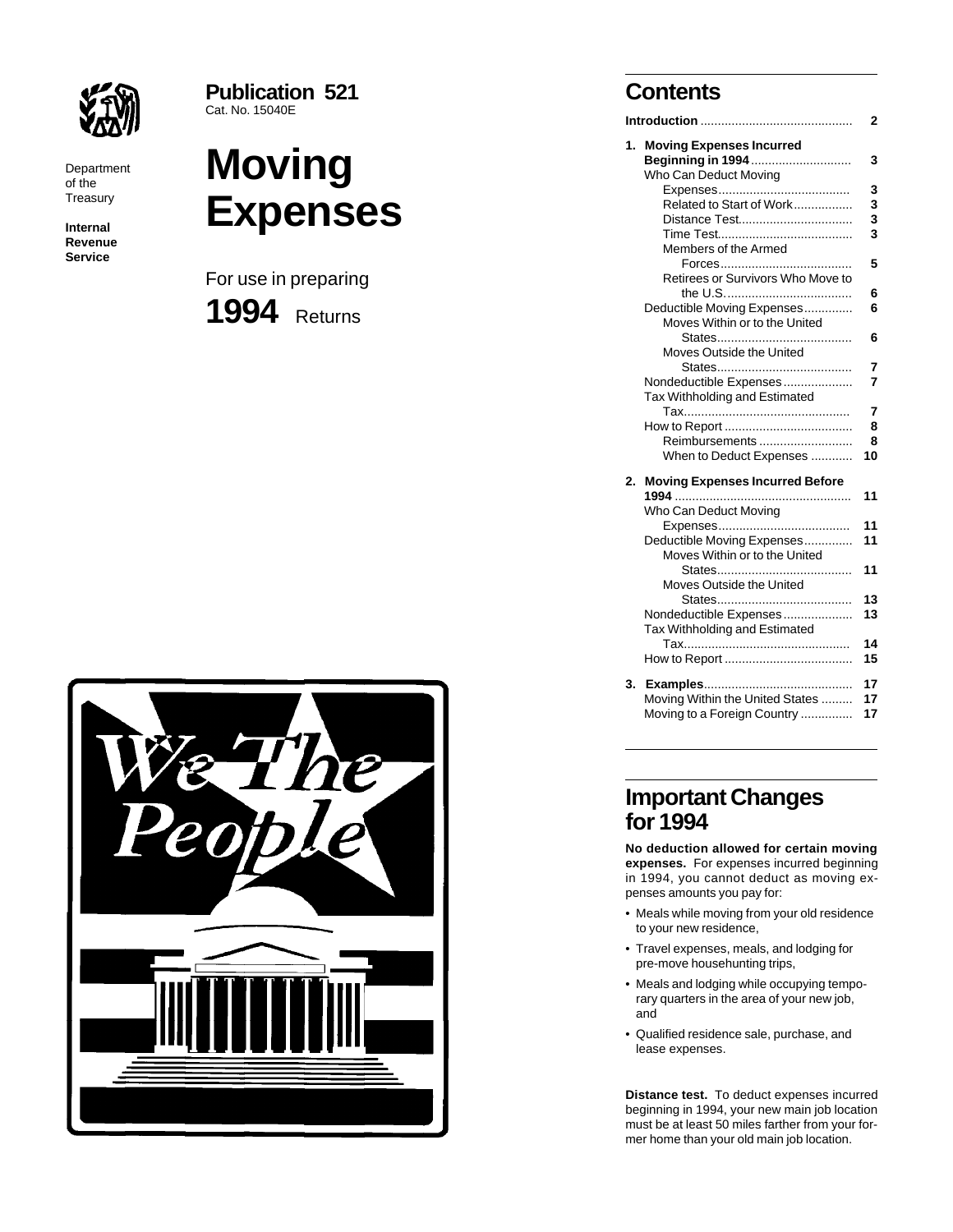**duction.** For expenses incurred beginning in your new job location. However, certain retir-1994, allowable moving expenses are no ees and survivors may qualify to claim the de- ❏ **W–2** Wage and Tax Statement longer an itemized deduction. You can deduct duction even if they are not starting work at a<br>these expenses in figuring your adjusted gross new job location. See Who Can Deduct Movthese expenses in figuring your adjusted gross new job location. See Who Can Deduct Mov-<br>
□ 2119 Sale of Your Home<br>
ing Expenses

your income: Tou can only deduct allowable and the state of the Sillustrates two exam-<br>moving expenses that were not reimbursed by a ples—a move within the United States and a ples and ples—a move to a foreign country.<br>The

## **Introduction**

cause you changed job locations or started a

you are self-employed or an employee. The ❏ **523** Selling Your Home (1–800–829–4059 for TDD users).

**Moving expenses no longer an itemized de-** expenses must be related to starting work at **Form (and Instructions)**

Fraction is divided into three chap-<br> **Reimbursements.** If you are reimbursed by<br>
your employer for allowable moving expenses<br>
incurred beginning in 1994, your employer<br>
should exclude these reimbursements from<br>
your inco

**Home defined.** Your **home** means your main **Important Reminder** home (residence). It may be a house, apart-<br> **Important Reminder** ment, condominium, houseboat, house trailer, free publications and forms, call our toll-free<br> **Change of address.** If you change your m Change of address. If you change your mail- or similar dwelling. It does not include other ing address, be sure to notify the IRS using homes owned or kept up by you or members of (1–800–829–3676). If you have access to Form 8822, Change of Address. Mail it to the your family. It also does not include a seasonal TDD equipment, you can call<br>Internal Revenue Service Center for your old home, such as a summer beach cottage. Your 1-800-829-40 Internal Revenue Service Center for your old home, such as a summer beach cottage. Your 1–800–829–4059. See your tax package for<br>address (addresses for the Service Centers former home means your home before you the hours o address (addresses for the Service Centers **former home** means your home before you the hours of operation. You can also write to left for your new job location. Your new home the IRS Forms Distribution Center nearest means your home within the area of your new you. Check your income tax package for the job location. address.

- 
- 
- 
- 
- 
- 

This publication explains when you can deduct **Useful Items Asking tax questions.** You can call the IRS certain expenses of moving to a new home be-<br>
You may want to see: **A summed to a new home be-** You may want to see: certain expenses of moving to a new home be-<br>
cause you changed job locations or started a<br>
cause you changed job locations or started a<br>
vith your tax question Monday through Friday new job. telephone book for the local number or you **Publication** can call toll-free 1-800-829-1040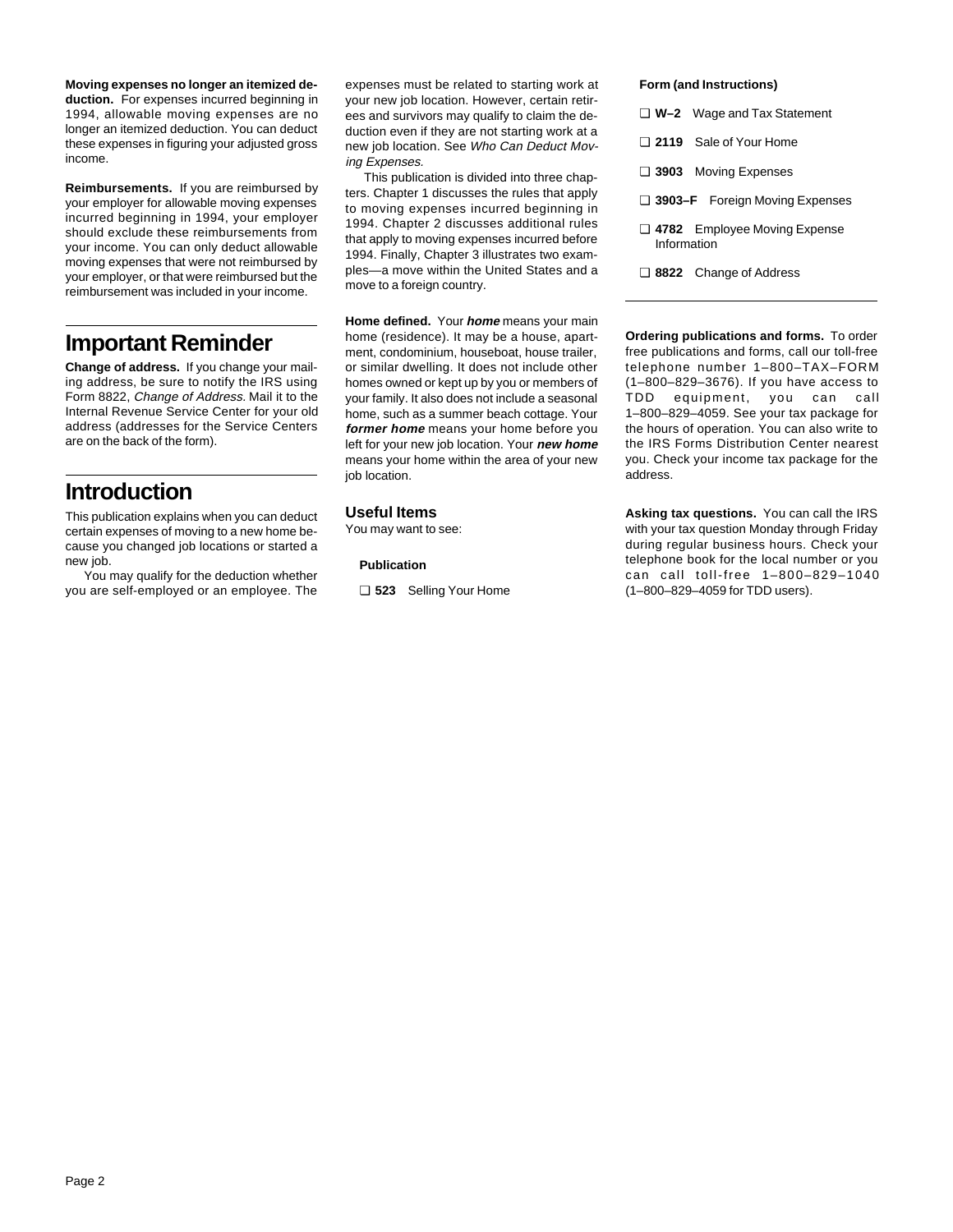### Figure 1. Illustration of Distance Test



# Incurred Beginning<br>in the show of Distance Test,<br>if you do not move within one year, you or which shows the minimum distance your<br>move must cover,<br>which shows the minimum distance your<br>which shows the minimum distance your

- 
- 
- 
- 
- 

## **Who Can Deduct**<br> **Related to Start of Work**<br>
Your move must be closely related, both in The You will spend less time or money com-<br>
Your and in place, to the start of work at your<br>
You can deduct your allowable moving ex-

penses if your move is closely related to the new job location.

This chapter contains three charts that may<br>help you determine whether your move quali-**Moving Expenses** help you determine whether your move quali-<br>respectively. They are:<br>range to work before moving to a new location,

- 
- prevented the move within that time. 2) Figure 2, Qualifying Moves Within the
- 

• Tax withholding and estimated tax, and<br>
• How to report.<br>
If you incurred moving expenses before<br>
1994, see Chapter 2.<br>
The U.S. or are a survivors of someone who<br>
the U.S. you may be able to<br>
the U.S. or are a survivor Move to the U.S., later. A condition of employment requires you to

start of work. You also must meet a distance **Closely related in time.** In general, moving test and a time test. These two tests are dis-<br> **1.** cussed later.<br>
This chapter contains three charts that may closely related in time to the start of work at the considered range to work before moving to a new location,

This chapter discusses the rules that apply<br>to moving expenses incurred beginning in<br>1994. This includes:<br>1994. This includes:<br>1994. Their move was delayed because you allowed<br>1994. Their move was delayed because you allow

• Nondeductible expenses,<br> **Closely related in place.** A move is generally **Francisco and Patinees of a move is a move is a move is considered closely related in place to the start**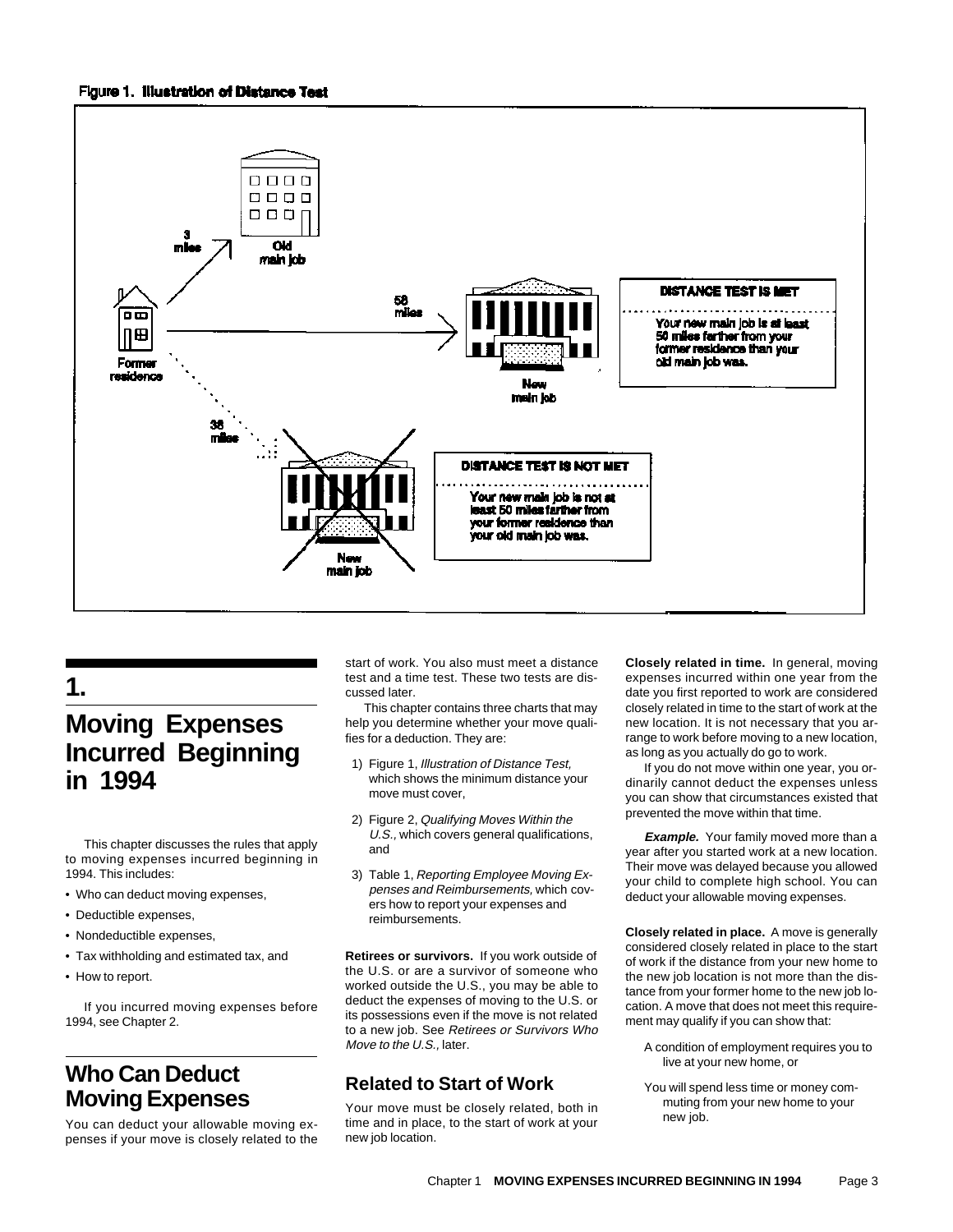you changed job locations. Your old job was 3<br>miles from your former home. Your new job is<br>60 miles from that home. Because your new the be working full time during any<br>intes from that home. Because your new because of ill

of part-time work or unemployment, your place<br>of work must also be at least 50 miles from months is considered a full-time employee for **if you are both self-employed and an** of work must also be at least 50 miles from months is considered a full-time employee for your former home.<br>
12 months.

usually the place where you spend most of not have to work for the same employer or be self-employed in the same trade or business **Joint return.** If you are married and file a joint your working time. A new job location is a new place where you will work permanently or in-<br>definitely rather than temporarily If there is no **Self-employment.** You are self-employed time, either of you can satisfy the full-time work definitely rather than temporarily. If there is no **Self-employment.** You are self-employed time, either of you can satisfy the full-time work definitely rather than temporarily. If there is no **Self-employment.** You are s one place where you spend most of your work-<br>ing time your main job location is the place rated business or as a partner in a partnership your spouse worked with the weeks you ing time, your main job location is the place rated business or as a partner in a partnership your spouse worked w<br>where your work is centered—for example, carrying on a business. You are not consid-<br>where you repert for w where you report for work or are otherwise re-<br>a part-time student, or work only a few hours<br>a part-time student, or work only a few hours

Union members. If you work for a number of vices full time during any week depends on due. You can do this if you expect to meet the employers on a short-term basis and you get what is usual for your type of work in your area. 39-week test in 1995, or the 78-week test in work under a union hall system (such as a con- For example, you are a self-employed dentist 1996. If you deduct moving expenses but do struction or building trades worker), your main and maintain office hours 4 days a week. You not meet the time test by then, you must either:

Temporary absence from work. You are the facts in each case. The more im-<br>portant factors to be considered are: **Temporary absence from work.** You are **Amend your 1994 return.** 

- 
- The amount of work you do at each place,
- 

ther from your former home than your old main<br>
in the test for employees. If you are an em-<br>
in the same miles from your former home, if you near by power and ployee, you must work full time for at least 39<br>
in the sensice

**Exception for Armed Forces.** If you are in<br>the Armed Forces and you moved because of<br>a permanent change of station, you do not<br>a permanent change of station, you do not<br>a permanent change of station, you do not<br>a permane

job location is the union hall. are considered to perform services full time if it<br> **More than one job.** If you have more than is not unusual for other self-employed dentists<br>
one job at any time, your main job location de

considered to be self-employed on a full-time • The total time you spend at each place, basis during any week you are temporarily ab-<br>sent from work because of illness, strikes, nat- Income Tax Return, to amend your return. sent from work because of illness, strikes, nat-<br>ural disasters, or similar causes. The strikes of the outly ou do not deduct your moving expenses

or business is seasonal, the off-season weeks time test, you can file an amended return for • The money you earn from each place. when no work is required or available may be 1994 to take the deduction.

**Distance Test Time Test** counted as weeks of performing services full counted as weeks of performing services full counted as weeks of performing services full property of the counted as weeks of performing services ful time. The off-season must be less than 6 To deduct your moving expenses, you also Your move will meet the distance test if your months and you must work full time before and must meet one of the following time tests. new main job location is **at least 50 miles** far- after the off-season.

than the distance from your former home to<br>your old job, you meet the 50-mile distance<br>test.<br>the state ing any week you are absent from work for<br>the first in the first 12 months after you are the 50-mile distance<br>that is p

12 months. **Examployee, the amount of time you spend as 12 months.** each determines whether you must meet the

a part-time student, or work only a few hours **Time test not yet met.** You can deduct your quired to "base" your work.<br>each week. each week. moving expenses even if you have not yet met **Full-time work.** Whether you perform ser-<br>the time test by the date your 1994 return is

- 
- 

and **Seasonal trade or business.** If your trade on your 1994 return, and you later meet the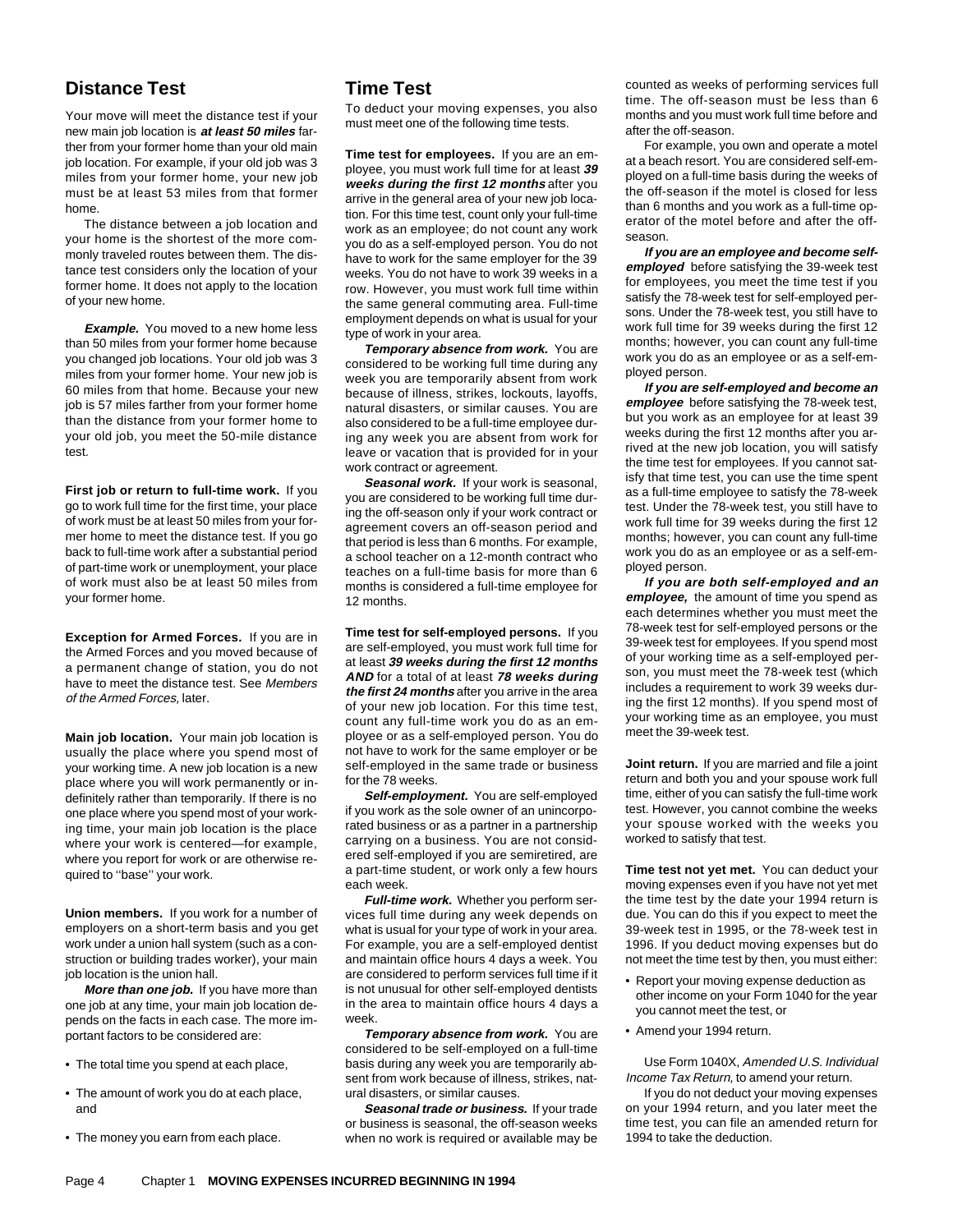Figure 2. Qualifying Moves Within the U.S. (Non-Military)<sup>1</sup>



- Military persons should see "Members of the Armed Forces," later, for special rules that apply to them,
- 2 Your move must be closely related to the start of work at your new job location. See "Related to Start of Work," in this chapter.
- If you deduct experies and do not meet this test later, you must either file an amended tex return or report your moving superse deduction as other income. e "Time test not yet met," in this chapter.

vour new job on September 15, 1994. You demain job location at the time of death was<br>duct your moving expenses on your 1994 re-<br>turn, the year of the move, even though you or Survivors Who Move to the U.S., later,<br>have not

- 
- 

to meet the time test if one of the following

- 
- 
- 
- 
- Amend your 1994 return.  $\blacksquare$  and you must have expected to meet the Regulations. test at the time you started the job.

Who Move to the U.S., later, lowable moving expenses. The main job location.

**Example.** You arrive in the general area of 3) You are the survivor of a person whose A permanent change of station includes:

- 
- 
- Report as income on your 1995 return the benefit or laid off for your employer's home or to a nearer point in the United<br>amount you had deducted as moving ex-<br>penses on your 1994 return, or must have obtained full-time e

**Exceptions to the time test.** You do not have **Spouse and dependents.** If a member of the spouse and dependents. If a member of the spouse and dependents. If a member of the spouse and dependents. If a member of the spous applies:<br>**Members of the** a permanent change of station for the spouse<br>or dependent includes a move to the place of The distance of a permanent change and you **Armed Forces**<br>
Torces and you are a member of the Armed Forces on<br>
of station—see *Members of the Armed*<br>
Forces, later, the *Armed* Forces of a perma-<br>
Forces, later, the *Armed* 

2) You moved to the United States because meet the **distance and time tests,** discussed and dependents to or from separate locations, you retired—see Retirees or Survivors earlier. You can deduct your unreimbursed al-<br>Who Move to the U.S. later. It erally allowable moving expenses. The move main iob location.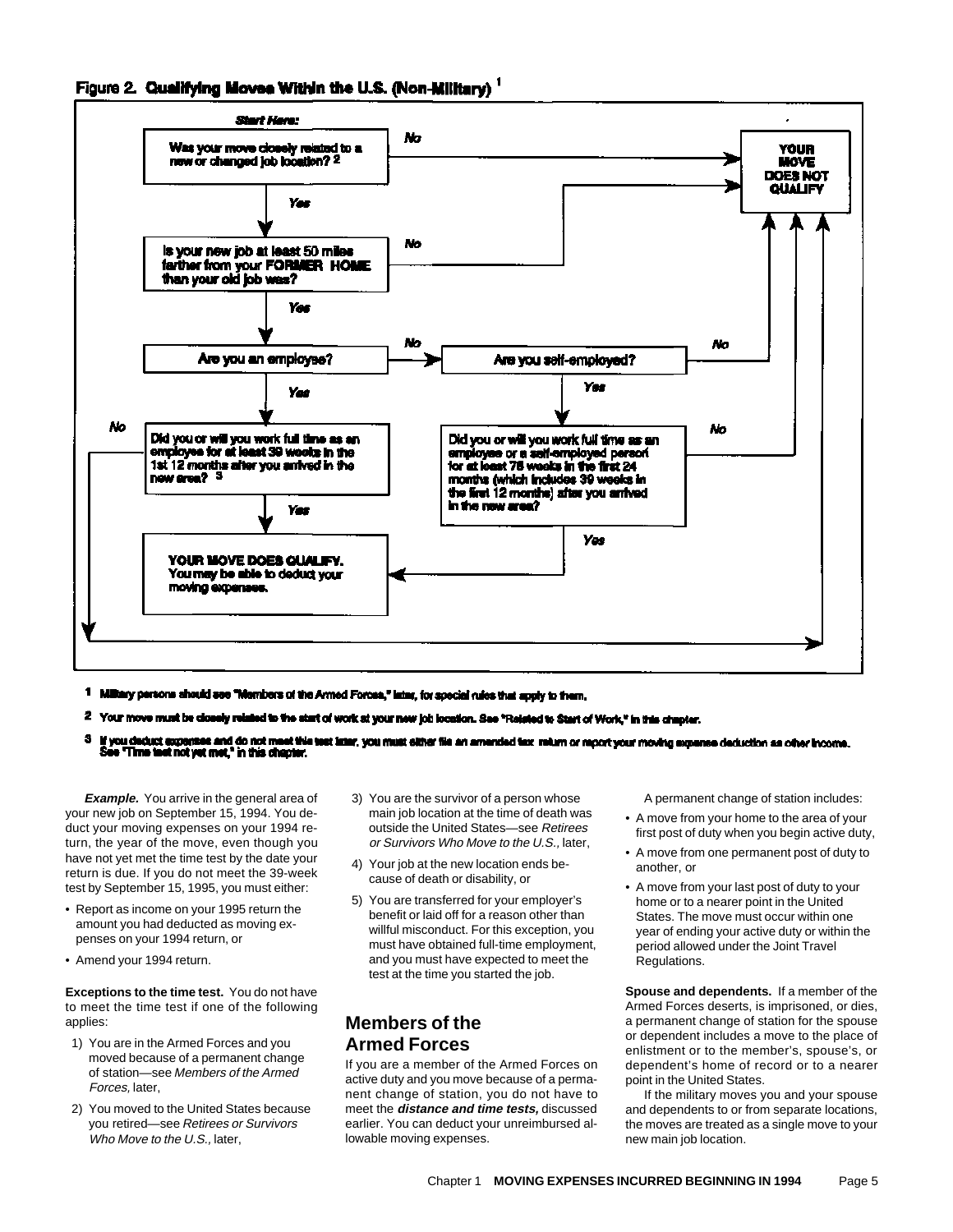Services or reimbursements provided by services provided by the government to move Traveling (includes lodging) to your new **government.** Do not include in income the you, your spouse, and your dependents to and home. value of moving and storage services provided from the separate locations. ments or allowances you receive from the govthan your actual moving expenses, include the those expenses to the  $\mathbf{U}.\mathbf{S}$ .

Moving Expenses, later.<br>**How to complete Part I of Form 3903 for** Retirees. You can deduct moving expenses moving expenses.

- 
- 
- result on line 8 and on Form 1040, line 24. **Who do similar work, Concretive System Member of your household.** You can deduct

include the excess in income on Form 1040, <br>line 7. Do not complete Parts II and III. **home. the United States**<br>Take the following stans: **the United States** A move begins when: If you meet the requirement

- 
- 
- nection with the move. If the result is more later. In the state of the later. than zero, enter the result on line 19,

move. Unless they exceed actual expenses, Moving your household goods and per- include the cost of storing and insuring housedo not include in income reimbursements, al- sonal effects (including in-transit or for- hold goods and personal effects within **any pe**lowances, or the value of moving and storage eign-move storage expenses), and **riod of 30 consecutive days** after the day

by the government in connection with a perma-<br> **Do not deduct** any expenses for moving However, you cannot deduct any part of these<br>
nent change of station. If the total reimburse-<br>
services provided by the government. nent change of station. If the total reimburse-<br>services provided by the government.<br>expenses that is for meals.

**How to complete Part I of Form 3903 for Retirees.** You can deduct moving expenses **members of the Armed Forces.** Take the fol-<br>for a move to a new home in the U.S. when you members of the Armed Forces. Take the fol-<br>lowing steps: example forces. Take the fol-<br>permanently retire. However, both your former self, members of your household, or your

actual expenses. Do not reduce your ex-<br>
permanently retired. You are considered<br>
lowances you received from the govern-<br>
ment in connection with the move.<br>
2) Enter on line 7 the total reimbursements<br>
to be permanently yo

- 
- 7, subtract line 7 from line 6 and enter the The customary retirement age for people<br>result on line 8 and on Form 1040, line 24 who do similar work,
	-
	-

Subtract line 6 from line 7 and, if the result<br>
is more than zero, enter it on Form 1040,<br>
line 7.<br>
Survivors. You can deduct moving expenses<br>
for a move to a home in the U.S. if you are the<br>
spouse or the dependent of a p

- 
- 
- 

ernment in connection with the move are more **Retirees or Survivors Reasonable expenses.** You can deduct only than your actual moving expenses, include the **Retirees or Survivors** thas **Reasonable expenses** that are reas excess in income. Do not complete Form 3903 **WHO MOVE to the U.S.** cumstances of your move. For example, the correction from vour texture or Former home to your move to your move or Former home to your Form 3903–F.<br>If your reimbursements or allowances are expenses, subject to certain dollar limits, if you exerging from your former home to your If your reimbursements or allowances are penses, subject to certain dollar limits, if you new one should be by the shortest, most direct less than your actual moving expenses, do not move to the U.S. or to a possession of less than your actual moving expenses, do not move to the U.S. or to a possession of the U.S. route available by conventional transportation.<br>include the reimbursements or allowances in You do not have to meet the *time te* include the reimbursements or allowances in You do not have to meet the **time test,** dis- If, during your trip to your new home, you make income. You can deduct the expenses that ex-<br>ceed your reimbursements. See *Deductible* ments discussed below.<br>nenses for your side trips are not deductible as penses for your side trips are not deductible as

1) Complete lines 4 through 6, using your main job location and your former home must things to your new home, you can figure your new home, you can figure your things to your new home, you can figure your have been outsid

- 
- 

and allowances you received from the<br>government for the expenses in step 1.<br>Do not include the value of moving ser-<br>limed by:<br>and allowances you received from the<br>mined by:<br>in moving. You can deduct parking fees and tolls

This is your moving expense deduction • Whether you receive retirement payments moving expenses you pay for yourself and<br>for expenses incurred in 1994. If line 6 is from a pension or retirement fund. and members of your ho for expenses incurred in 1994. If line 6 is entity of the members of your household. A member of equal to or less than line 7, enter zero on equal to or less than line 7, enter zero on **exercise to the length of time before** you will return to your household is anyone who has both your<br>Iine 8 (you have no moving expense de-<br>duction for expenses incurred in 1994

Take the following steps: Take the following steps: Take the requirements under Who Can 1) Complete lines 4 through 15, using your <br>actual expenses. Do not reduce your ex-<br>personal effects to be moved to your home duct allowable expenses, earlier, you can de-<br>personal effects to be moved to your home duct all

ment in connection with the move.<br>
2) Complete lines 16 through 18.<br>
3) Complete lines 19. Add the amounts on<br>
2) Complete lines 19. Add the amounts on<br>
3) Complete lines 19. Add the amounts on<br>
3) Complete lines 19. Add t you received from the government in con-<br>  $\blacksquare$  An example of a filled-in Form 3903 is shown

Form 3903, and on Schedule A, line 27. **Deductible Household goods and personal effects.** You can deduct the cost of packing, crating, **Form 3903–F.** To complete Form 3903–F, **Moving Expenses** and transporting your household goods and see the instructions for Form 3903–F. see the instructions for Form 3903–F.<br> **If** you meet the requirements discussed ear-<br> **If** you and dependents move to or from a dif-<br>
form a dif-<br>
ferent location, treat these moves as a single<br>
ferent location, treat thes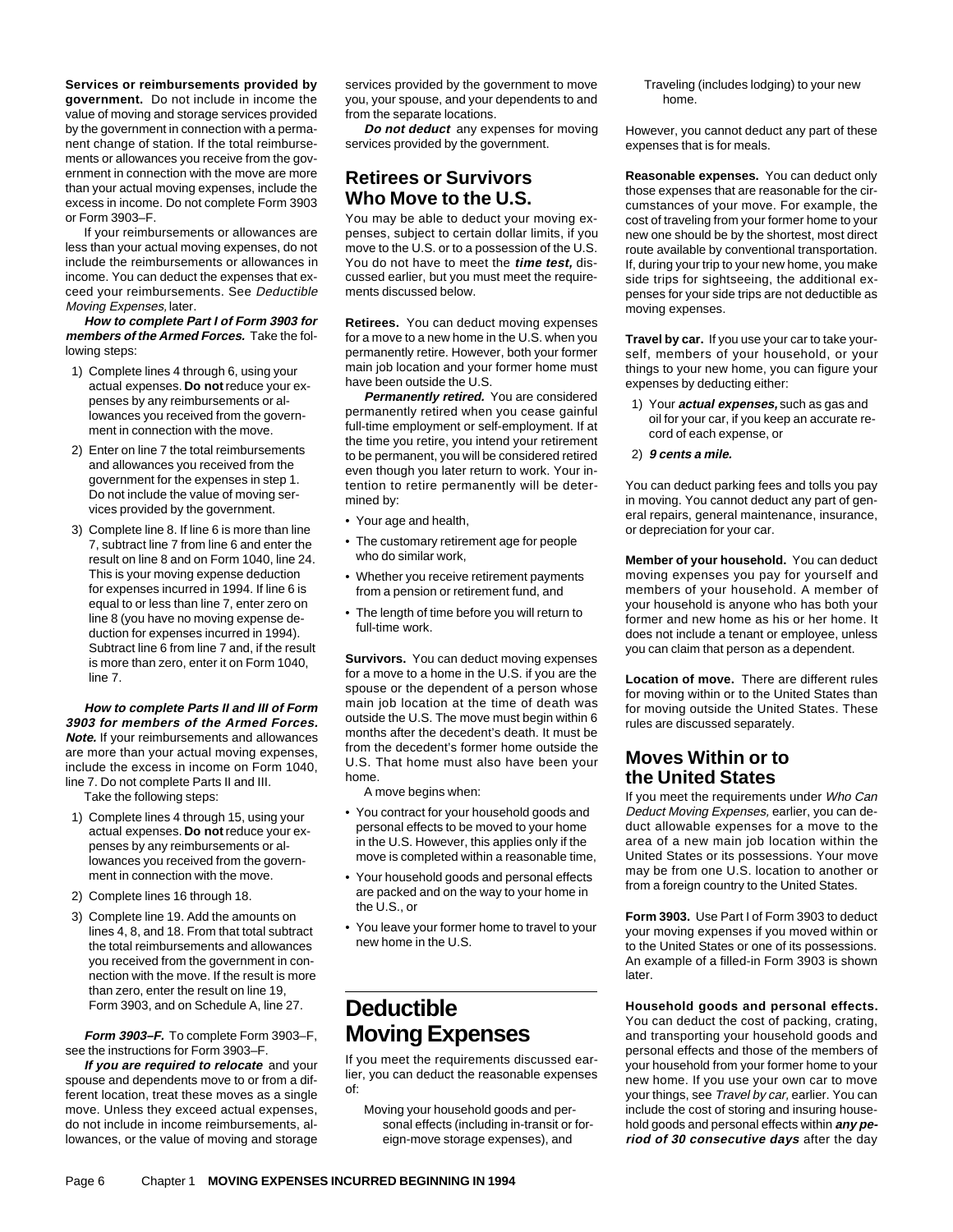and before they are delivered to your new United States. **ble as moving expenses or as business ex**home. **Move in an earlier year.** If you moved in penses. For example, expenses you have for

North Carolina and has been working there for foreign country. This includes the reimburse-<br>the last 4 years. Because of the small size of ment you receive from your employer for your ment your employer for your employer for your<br>the last 4 years. Because of the small size of<br>in a partment, the stored some of this function is apartment of the store of the stored some of the stored some of his furniture<br> In Georgia with his parents. Paul got a job in able to claim a foreign bousing exclusion or **and Estimated Tax** in Georgia with his parents. Paul got a job in able to claim a foreign housing exclusion or **and Estimated Tax** Washington, DC. It cost him \$300 to move his deduction. However, if you claim the foreign<br>furniture from North Carolina to Washington earned income or foreign housing exclusions,<br>and \$1,100 to move his furniture from Georg

**Travel expenses.** You can deduct the cost of the nave been paid for with excluded income. **That you:** transportation and lodging for vourself and You can get the publication from most U.S. transportation and lodging for yourself and<br>
members of your household while traveling<br>
from your former home to your new home. This<br>
includes expenses for the day you arrive. You<br>
shown in your income tax package.<br>
Shown includes expenses for the day you arrive. You can include any lodging expenses you had in the area of your former home within one day<br>after you could not live in your former home be-<br>**Nondeductible** ex-cludable from your income as qualified moving after you could not live in your former home be-<br> **Nonded Unitable 1999** Cause your furniture had been moved. You can<br> **Example 2008** Cause of Development of the expense reimbursements. Your employer cause your furniture had been moved. You can<br>deduct expenses for only one trip to your new<br>home for yourself and members of your house-<br>hold Hourough and members of your house-<br>hold Hourough and the set best to travel

To deduct allowable expenses for a move <br> **Expenses of getting or breaking a lease, Reimbursements included in income.** You outside the United States, you must be a U.S.

the reasonable expenses of storing your per-<br>
Temporary employment. You cannot take a job location remains your main job location. pense deduction for the same expenses. You

your things are moved from your former home The new job location must be outside the must determine if your expenses are deducti-

You can deduct any costs of connecting or an earlier year and are deducting only storage travel, meals, and lodging while temporarily disconnecting utilities to move your household fees while you are gone from the United w goods, appliances, or personal effects. States, do not use Form 3903–F. Enter the net place of work are deductible as business ex-<br>You can deduct the cost of shipping your amount (after the reduction for the part that is p You can deduct the cost of shipping your amount (after the reduction for the part that is penses if you are considered away from home car and your household pets to your new allocable to excluded income) on line 24, Form o

**Example.** Paul Brown is a resident of from income part of the income you earn in the

Publication 54, Tax Guide for U.S. Citizens ments included in income, later).<br>
home), it would have cost \$600. Therefore, he Publication 54, Tax Guide for U.S. Citizens ments included in income, later).<br>
can deduct \$900 (\$

- 
- 
- 
- **the United States**  Expenses of buying or selling a home,
	-
	-
	-
	-
	-
	-
	-
	-
	-
	-
	-
	-

working at a place away from your regular car and your household pets to your new allocable to excluded income) on line 24, Form on business. Generally, your work is considered<br>home.<br>
You can deduct the cost of moving your new the entry space.<br>
Nousehold goods and

You cannot deduct the cost of moving foreign earned income exclusion, the foreign Reimbursements excluded from income.<br>
furniture you buy on the way to your new housing exclusion, and the foreign housing de-<br>
duction. It a home.<br>duction. It also explains how to figure the part wages reimbursements (under an accountable<br>of your moving expenses that are considered and a papilaried later) for moving expenses of your moving expenses that are considered plan, explained later) for moving expenses<br>to have been paid for with excluded income. that you:

- 
- 

hold. However, all of you do not have to travel<br>together. If you use your own car, see *Travel* ing expenses.<br>by car, earlier. **Note.** You cannot claim a moving ex-<br>by car, earlier.<br>**Example and the search of these remburs** • Temporary living expenses, a penses (see *Reimbursements* under How to **Moves Outside Finder Struck of the Move of Activation** of the Meal expenses, and the Report, later in this chapter).

outside the United States, you must be a U.S.<br>
citizen or resident alien who moves to the area<br>
of a new place of work outside the United<br>
States or its possessions. You must meet the<br>
equirements under Who Can Deduct Movi Form 3903-F. Use Part I of Form 3903-F if the United States or its clubs,<br>
possessions. A filled-in Form 3903-F is shown<br>
and that you do not return to your mever of your new penses and that you do not return to your en-<br>

**Storage expenses.** You can deduct the rea-<br>sonable expenses of moving your personal ef-<br>**The analyst consumences** of moving your personal ef-<br>fransit and for foreign moves.<br>**ductible expenses.** If your employer reimsonable expenses of moving your personal ef-<br>
fects to and from storage. You can also deduct<br>
fects to and from storage. You can also deduct fects to and from storage. You can also deduct<br>the reasonable expenses of storing your per-<br>Temporary employment. You cannot take a sail be moving expenses, your employer must sonal effects for all or part of the time the new moving expense deduction and a business ex-<br>iob location remains your main job location. pense deduction for the same expenses. You that is not taxable and therefore, not s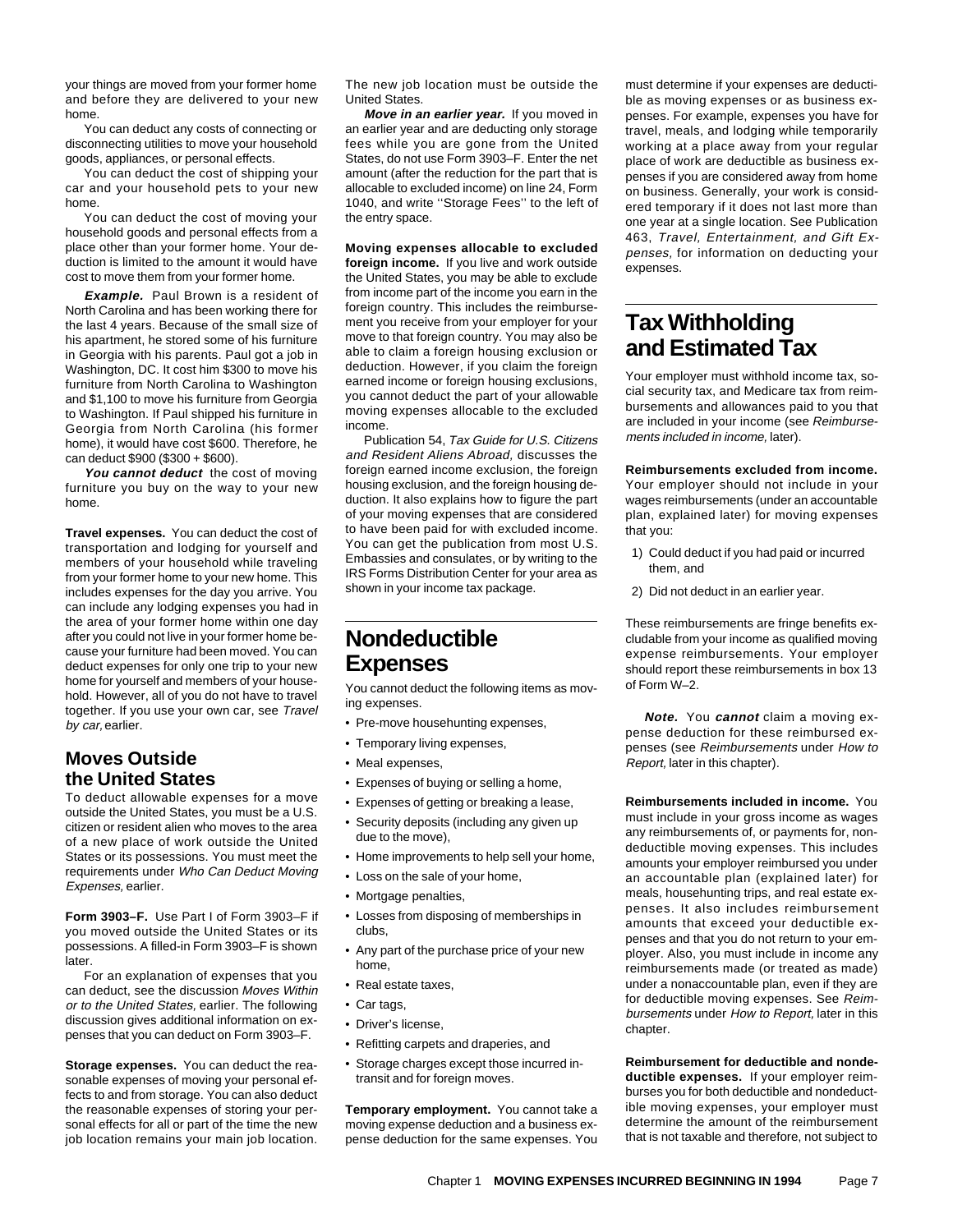maining amount as taxable wages, and with- able plan. For a quick overview of how to re- plan, your employer's reimbursement arrangehold income tax, social security tax, and Medi- port the reimbursement, see Table 1. ment must require you to meet all three of the care tax. Your employer should tell you what method following rules:

**Amount of income tax withheld.** If the reim-<br>bursements or allowances you receive are tax-<br>able, the amount of income tax your employer<br>able, the amount of income tax your employer<br>will withhold depends on several factors pends in part on whether or not income tax is you treat this reimbursement on your employ-<br>
<u>Figure 2</u>) You must adequately account to your emwithheld from your regular wages, on whether ee's Form W–2 depends in part on whether ployer for these expenses within a rea-<br>or not the reimbursements and allowances are vou have an accountable plan. Reimburse-<br>or and a f or not the reimbursements and allowances are you have an accountable plan. Reimburse-<br>combined with your requiar wages, and on any ments treated as paid under an accountable combined with your regular wages, and on any information you have given to your employer plan, as explained next in this chapter, are not 3) You must return any excess reimburse-<br>on Form W-4 Employee's Withholding Allow-reported as compensation. Also see Form ment or on Form W–4, Employee's Withholding Allow- reported as compensation. Also see Form ment or allowance contributio<br>M–2, later in this chapter and Reimburse- period of time. ance Certificate.  $W-2$ , later in this chapter and Reimburse-

tax from reimbursements and allowances paid<br>to you that are included in your income as the surface of the section on the section of the section of the turning excess reimbursements later in this<br>wages (see Beimbursements i wages (see Reimbursements included in in-<br>mation on employee compensation. examplement on how to handle these come, earlier). In 1994, your employer must excess amounts. The excess amounts. withhold these taxes until the reimbursements **Employee meets accountable plan** or allowances plus your regular wages reach a **rules.** If for all reimbursements you meet the combined maximum of \$60,600 for social security tax and an unlimited amount for Medi-

## **How to Report**

If you received a reimbursement for your allowable moving expenses, how you report and rexcess is also reported in boxes 3 and 5, if applicable.<br>this amount and your expenses depends on and allowable moving expense is carried to line 24 of Form 1040 and deducted whether the reimbursement was paid to you income.

of reimbursement is used and what records

ments excluded from income under Tax With-

withholding. Your employer must treat any re- under an accountable plan or a nonaccount- **Accountable plans.** To be an accountable

- 
- 
- 

Limit on social security tax (but not on *holding and Estimated Tax,* earlier. and all waters **are implurement** includes any<br> **Medicare tax) to be withheld.** Your employer Reimbursements treated as paid under must withhold

## care tax. Table 1. **Reporting Employee Moving Expenses and Reimbursements**

| Estimated tax. If you must make estimated<br>tax payments, you need to take into account                                                                                                | <b>Type of Reimbursement</b><br>Arrangement                                     | <b>Employer Reports on</b><br>Form W-2                                                                                                                | <b>Employee Shows on Form</b><br>3903 or 3903-F                                  |
|-----------------------------------------------------------------------------------------------------------------------------------------------------------------------------------------|---------------------------------------------------------------------------------|-------------------------------------------------------------------------------------------------------------------------------------------------------|----------------------------------------------------------------------------------|
| any taxable reimbursements (and any deducti-<br>ble moving expenses they relate to) in figuring                                                                                         | <b>Accountable</b>                                                              |                                                                                                                                                       |                                                                                  |
| your estimated tax. For details about esti-<br>mated tax, see Publication 505.                                                                                                          | Actual allowable expense<br>reimbursement                                       | Not reported                                                                                                                                          | All allowable expenses (and<br>reimbursements reported<br>on Form W-2, box 13)   |
|                                                                                                                                                                                         | Adequate accounting and                                                         |                                                                                                                                                       |                                                                                  |
| <b>How to Report</b>                                                                                                                                                                    | excess returned                                                                 |                                                                                                                                                       |                                                                                  |
| The following discussions explain how to re-<br>port your moving expenses and any reim-<br>bursements or allowances you received for<br>your move.                                      | Actual allowable expense<br>reimbursement                                       | Excess reported as wages in<br>box 1. <sup>1</sup> Amount adequately<br>accounted for is reported<br>only in box 13-it is not re-<br>ported in box 1. | All allowable expenses (and<br>reimbursement is reported<br>on Form W-2, box 13) |
|                                                                                                                                                                                         | Adequate accounting and                                                         |                                                                                                                                                       |                                                                                  |
| Form 3903. Use Part I of Form 3903 to report<br>your moving expenses if your move was within                                                                                            | return of excess both re-<br>quired but excess not re-<br>turned.               |                                                                                                                                                       |                                                                                  |
| or to the United States or its possessions.                                                                                                                                             | Actual lodging expense or                                                       | Not reported                                                                                                                                          | All allowable expenses (and                                                      |
| Form 3903-F. Use Part I of Form 3903-F to                                                                                                                                               | mileage allowance                                                               |                                                                                                                                                       | reimbursements reported<br>on Form W-2, box 13)                                  |
| report your moving expenses if your move was<br>outside the United States or its possessions.                                                                                           | Adequate accounting and<br>excess returned                                      |                                                                                                                                                       |                                                                                  |
| Where to deduct. Deduct your moving ex-<br>penses on line 24 of Form 1040. The amount<br>of moving expenses you can deduct is shown<br>on Part I, line 8, Form 3903, or Part I, line 7, | Actual lodging expense or<br>mileage allowance                                  | Excess reported as wages in<br>box 1. <sup>1</sup> Amount up to the fed-<br>eral rate is reported only in<br>box 13-it is not reported in<br>box 1.   | All allowable expenses (and<br>reimbursements reported<br>on Form W-2, box 13)   |
| Form 3903-F.<br>You cannot deduct moving expenses if you<br>file Form 1040EZ or Form 1040A.                                                                                             | Adequate accounting up to<br>the federal rate only and ex-<br>cess not returned |                                                                                                                                                       |                                                                                  |
|                                                                                                                                                                                         | <b>Nonaccountable</b>                                                           |                                                                                                                                                       |                                                                                  |
| <b>Reimbursements</b>                                                                                                                                                                   | Either adequate accounting                                                      | Entire amount is reported as                                                                                                                          | All allowable expenses <sup>2</sup>                                              |
| This section explains what to do when you re-<br>ceive a reimbursement (includes advances                                                                                               | or return of excess, or both<br>not required by plan                            | wages in box $11$                                                                                                                                     |                                                                                  |
| and allowances) for any of your moving ex-<br>penses discussed in this publication.                                                                                                     | No reimbursement                                                                | Normal reporting of wages,<br>etc.                                                                                                                    | All allowable expenses <sup>2</sup>                                              |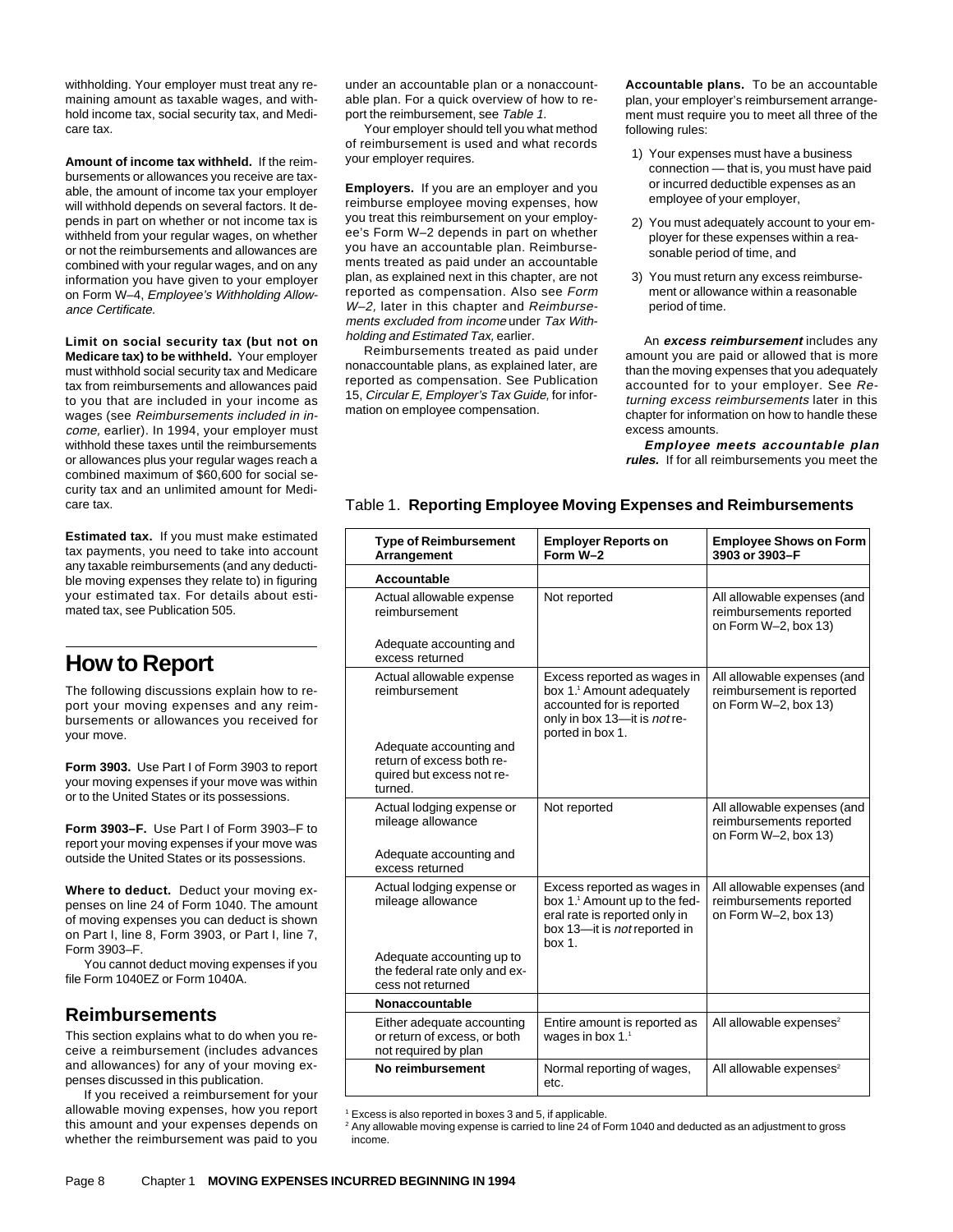three rules for an accountable plan, your em-<br>In addition, the following payments will be Moving Expense Information, shown later, ployer should not include any reimbursements treated as being paid under a nonaccountable may be used for this purpose. This form shows of allowable expenses in your income in boxes plan: the amount of any reimbursement, payment,

- 
- 
- 

time. For example, if you received an advance 1994). Subtract line 6 from line 7 and, if the re- and had deductible moving expenses that you<br>and you did not spend all the money on de- sult is more than zero, include it on proof of all your expenses, you have an excess **Form 3903–F.** To complete Form 3903–F. **Form 3903–F.** To complete heating plan in see the instructions for that form.

**plan** is a reimbursement arrangement that does not meet the three rules listed earlier allowances that have been paid to you for bursed by your employer. See When to Deduct under Accountable plans. The moving expenses. Form 4782, Employee Expenses, next.

- 
- 
- 

nonaccountable plan (discussed later in this any reimbursement paid to you under a nonac- loss.<br>Countable plan with your wanes salary or

courred, and<br>amount for which you do not adequately account, only the said of your home as income<br>3) Return any access reimbursement within<br>120 days after the expense was paid or<br>120 days after the expense was paid or<br>120

1, 3, and 5 of your Form W–2. Instead, your  $\,$  1) Excess reimbursements you fail to return  $\,$  or allowance made to you or to a third party for  $\,$  pour benefit. It also shows the value of any sertion box 13 of your Fo **Employee does not meet accountable** 2) Amounts paid for which you did not ade- must provide a separate form or statement for **plan rules.** You may be reimbursed by your quately account to your employer in a rea-<br>each move

**plan rules.** You may be reimbursed by your quately account to your employer in a rea-<br>employer, but for part of your expenses you sonable time, and<br>may not meet all three rules.<br>If you did not adequately account to your<br>e whim a reasonable period of the term only<br>the amount for which you did adequately ac-<br>the considered as paid under an account-<br>able plan.<br>able plan.<br>If your deductible expenses are reim-<br>ther compensation will be treated a

riod of time, any reimbursement of expenses sation regardless of whether you incurred any **Example 1.** To get you to work in another for which you did not adequately account, then moving expenses. The state of the city, your new employer reimburses you under only the amount for which you did adequately and the you are not sure if the reimbursement ar- an accountable plan for the \$7,500 loss on the account is considered as paid under an ac-<br>account is considered as paid under a account is considered as paid under an ac-<br>
rangement is an accountable or nonaccount-<br>
clude the \$7,500 as compensation on your<br>
clude the \$7,500 as compensation on your countable plan. The remaining expenses are able plan, see your employer. clude the \$7,500 as compensation on your<br>treated as having been reimbursed under a Your employer will combine the amount of Form W-2 because you cann Your employer will combine the amount of Form W–2 because you cannot deduct the

countable plan with your wages, salary, or<br>
the facts of your situation. The IRS will con-<br>
the facts of your situation. The IRS will con-<br>
the facts of your situation. The IRS will con-<br>
the facts of your situation. The I

and you did not spend all the money on de-<br>ductible moving expenses or you do not have line 7.<br>Cour employer reimbursed you for the moving ductible moving expenses, or you do not have line 7.<br>Both 3903–F. To complete Form 3903–F, expenses under a nonaccountable plan in reimbursement. see the instructions for that form. January 1995. Include the reimbursement in your income for 1995.

**Nonaccountable plans.** A **nonaccountable Form 4782.** Your employer must give you an You can also choose to deduct allowable **plan** is a reimbursement arrangement that itemized list of reimbursements, payments, or moving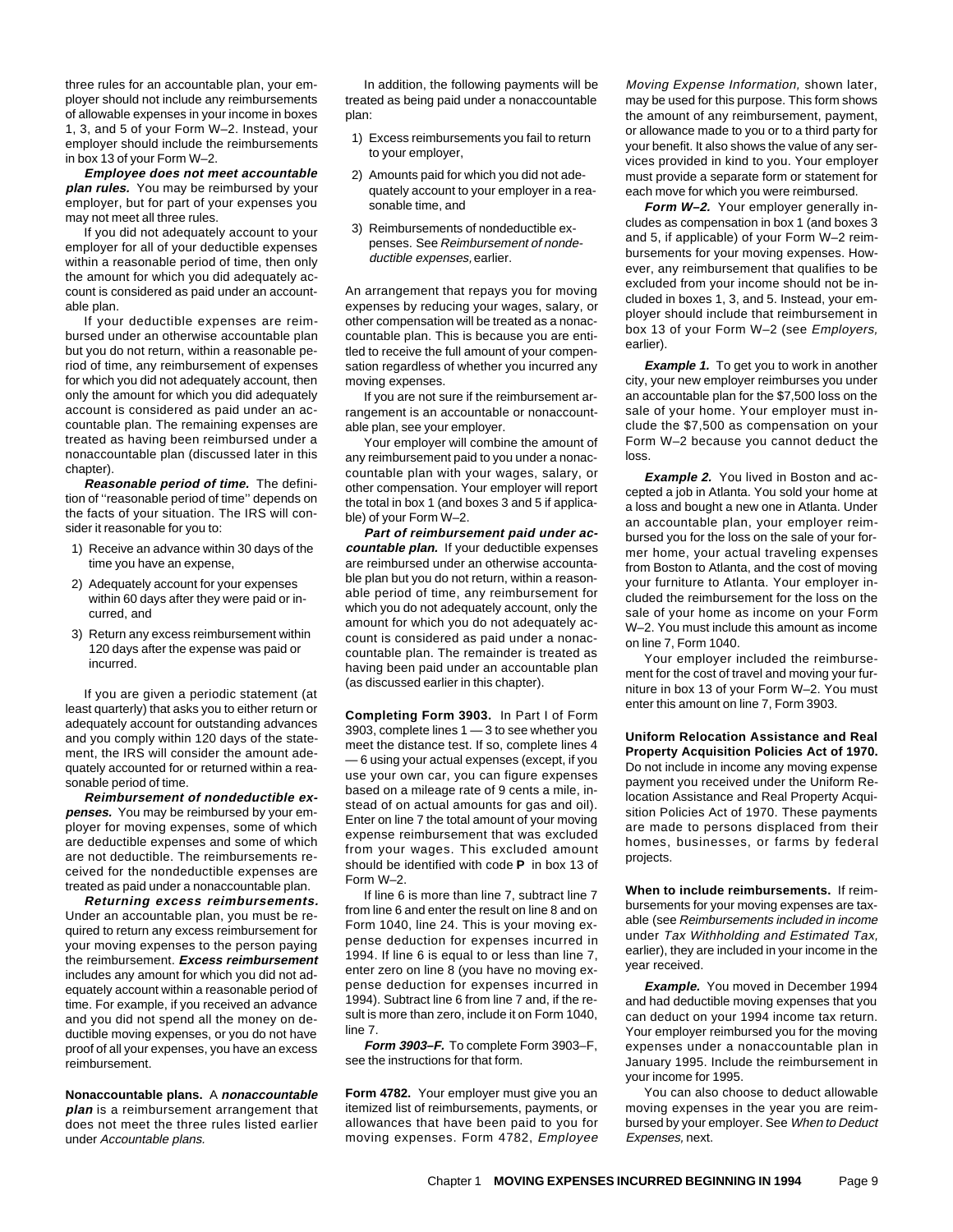If you were not reimbursed, deduct your allow-<br>able moving expenses in the year you had ing and Estimated Tax, earlier.) You paid the expenses in the year immedi-

United States, where you still work. You are moving expenses for which you received a re-<br>single and were not reimbursed for your mov-<br>imbursement that was included in your insingle and were not reimbursed for your mov-<br>ing expenses. In 1994 you paid for moving come, you may be able to deduct the ex-<br>your furniture. You deducted these expenses penses in the year you are reimbursed even<br>in 1994.

penses for which you received a reimburse- moving expenses in the year your employer ment that was excluded from your income. reimburses you if:

**When to Deduct Expenses** (Reimbursements excluded from, or included You paid the expenses in a year before the Vournier or the the expenses in a year before the Vournier or the Vournier or termbursement, or

**Example.** In December 1994, your em-<br>
ployer transferred you to another city in the **cluded in income.** If you incurred allowable<br>
Linited States where you still work. You are moving expenses for which you received a re-<br>

cash method of accounting, which is used by **Note.** You cannot deduct any moving ex- most individuals, you can choose to deduct

- 
- them or paid them.<br>Frample Jp December 1994, your em-<br>Reimbursed expenses—reimbursement in-<br>Frample Jp December 1994, your em-<br>Reimbursed expenses—reimbursement in-<br>but by the due date, including exten-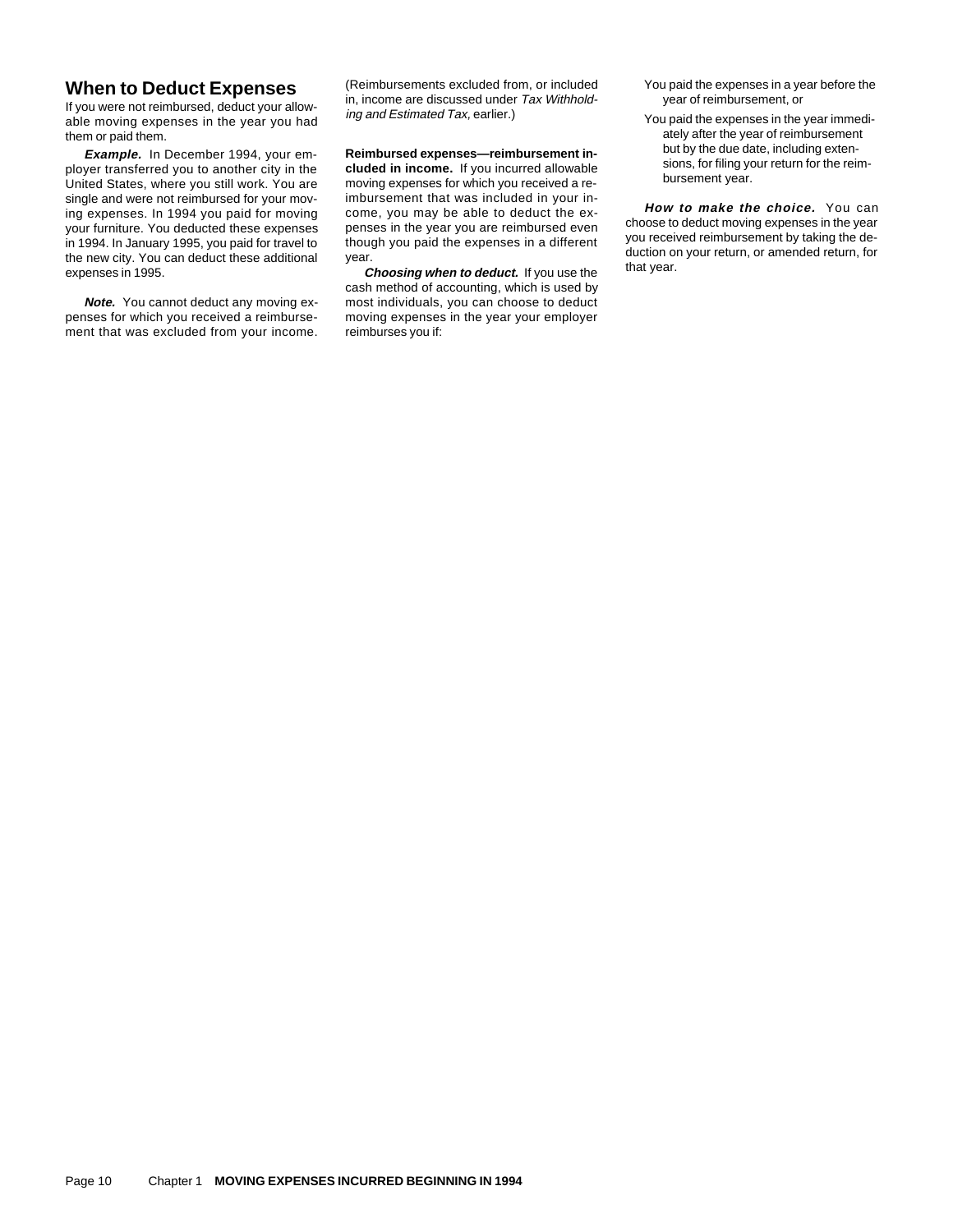- 
- 
- 
- 
- 

expenses discussed in this chapter are gener-<br>ally the same as the rules discussed under rules are discussed separately. ally the same as the rules discussed under Who Can Deduct Moving Expenses in Chapter **Move Can Deduct Act and Chapter Construct** Pre-move househunting expenses. You<br>1. You can generally follow those Chapter 1 **Moves Within or to** must have a job in the new area bef 1. You can generally follow those Chapter 1 **Moves Within or to** multiple to determine whether you can claim any **the allumite of Ctotes** of the the deductible moving expenses dis- **the United States** marily to look for a new place to live. You can cussed in this chapter. To meet the distance You can deduct expenses for a move to the deduct househunting expenses. These in-<br>test, however, your new main job location must area of a new main job location within the clude test, however, your new main job location must area of a new main job location within the clude the cost of transportation, meals (see<br>be at least 35 miles (not 50 miles) farther from United States or its possessions. Your

If you meet the requirements discussed under<br>
Who Can Deduct Moving Expenses, you can<br>
deduct the reasonable expenses of:<br>
Moving your household goods and personal effects.<br>
Moving your household goods and personal effect

- 
- 
- 
- 
- 
- 

**Reasonable expenses.** You can deduct only You can deduct the cost of shipping your those expenses that are reasonable for the cir-<br>car and your household pets to your new<br>cost of traveling from your former home to your<br>You can deduct the cost of moving your<br>Now can deduct the cost of moving your cost of traveling from your former home to your You can deduct the cost of moving your<br>new one should be by the shortest, most direct household goods and personal effects from a **Moving Expenses** new one should be by the shortest, most direct household goods and personal effects from a new one available by conventional transportation. place other than your former home. Your deroute available by conventional transportation. Incurred Before<br> **If**, during your trip to your new home, you make duction is limited to the amount it would have<br>
side trips for sightseeing, the additional ex-<br> **If** the amount it would have<br>
side trips for sightseeing, **1994** penses for your side trips are not deductible as **Example.** Paul Brown is a resident of

This chapter discusses the rules that apply househunting or to take yourself, members of in Georgia with his parents. Paul got a job in<br>to moving expenses incurred before 1994. your household, or your things to your new Wa

- 
- 

furniture How to report.<br>home. Nou can deduct parking fees and tolls you paid home.

**Location of move.** There are different rules for moving within or to the United States than The rules to determine who can deduct moving for moving within or to the United States than together. If you use your own car, see Travel<br>expenses discussed in this chapter are gener-for moving outside the United States. T

ving your household goods and per- and transporting your household goods and ployed under Temporary living expenses, sonal effects (including in-transit or for- personal effects and those of the members of next. eign-move your household from your former home to your Traveling to your new home, https://www.things.see Travel by car, earlier. You can<br>your things, see Travel by car, earlier. You can high expenses include only the costs of meals<br>Househunting trips before you move, high inc

lease, You can deduct any costs of connecting or nent quarters. disconnecting utilities to move your household **Self-employed.** If you are self-employed,

North Carolina and has been working there for the last 4 years. Because of the small size of **Travel by car.** If you use your car for his apartment, he stored some of his furniture • Who can deduct moving expenses,<br>
• Who can deduct moving expenses, all to Muslim and \$1,100 to move his furniture from Georgia<br>
• Deductible expenses, and the structure of the cord of each expense, such as gas and<br>
• Non

• Tax withholding and estimated tax, and **2)** *9 cents a mile.* **You cannot deduct** the cost of moving **a mile.**<br>• How to report

**Note.** Certain deductible expenses in each expenses in the cost of transportation, meals (see Meal expenses incurred before 1994 are subject to dollar limits, the cost of the cost of transportation, meals (see Meal expens Moving Expenses **Moush the Cavid Cover of the Cavid Cover** and members of your house-<br>Location of move. There are different rules hold. However, all of you do not have to travel

can deduct the cost of trips that you take pri-<br>the United States that the whether a new place to live. You can be **at least 35 miles** (not 50 miles) farther from United States or its possessions. Your move Meal expenses, later), and lodging for yourself<br>your home than your old main job location. The may be from one U.S. location to **Deductible**<br> **Moving Expenses**<br> **Moving expenses** incurred before<br>
There is no limit to the<br>
States or one of its possessions.<br>
If you moved within or to the United<br>
If you meet the requirements discussed under<br>
If you me

Living temporarily in the new area,<br>
Selling your former home and buying a<br>
Selling your former home and buying a<br>
new one, and<br>
Selling your former home and buying a<br>
new one, and<br>
Selling your former home<br>
and before the Settling an old lease and signing a new home.<br>Settling an old lease and signing a new home. home home bome into perma-

that you incurred before 1994. goods, appliances, or personal effects. do not deduct your expenses for pre-move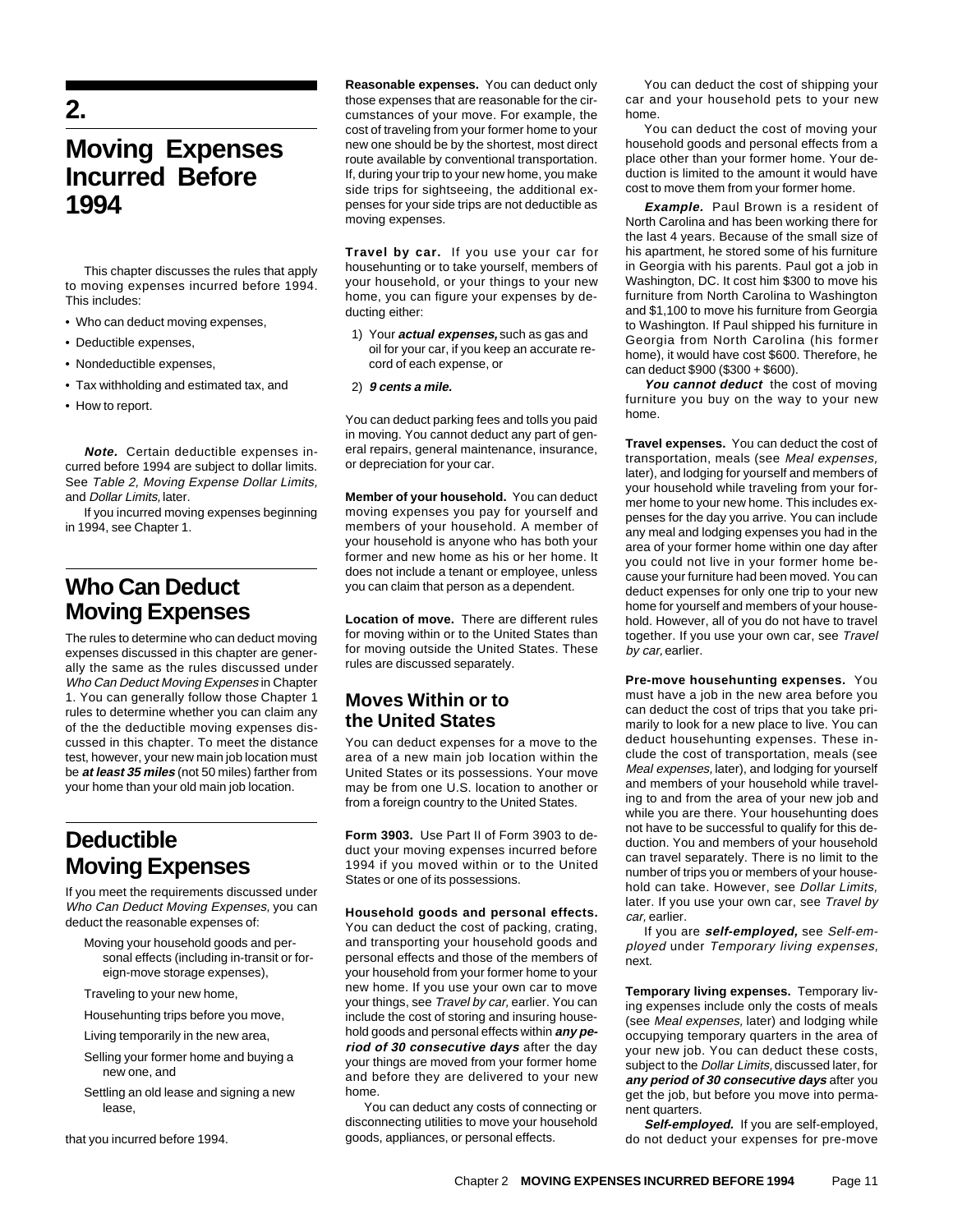househunting trips or temporary living ex-<br>You cannot deduct as a moving expense Fees, and penses unless you have made substantial ar-<br>
rangements to begin work at the new location. 
improve the condition or appearance of your<br>
commissions.

Factors to consider in determining whether former home.<br>you have made substantial arrangements to the **Home purchase expenses.** When you buy ing, or taking an assignment of a lease. You<br>begin work at the new location depen

- Leased or bought a plant, shop, store, Attorneys' fees,
- 
- 
- 

drugstores in Houston, Texas. You decide to<br>move from Houston to Dallas to open a drug-<br>store there You make several trips to Dallas to penses as moving expenses or you can add<br>store there You make several trips to Dallas store there. You make several trips to Dallas to penses as moving expenses **or** you can add<br>look at sites for the new store. After signing the them to the basis of your new home. By adding<br>lease on a building in a shopping motel, you are considered to have made sub-<br>motel, you are considered to have made sub-<br>stantial arrangements to begin work at your Mortgage Interest Deduction.<br>Mortgage Interest Deduction.

are lavish or extravagant under the on the sale of your former home.<br>circumstances. If your moving expense deduction includes

- 
- 
- 
- 
- "Points" or loan placement charges you are from the lease, more than \$1,500 for househunting and tem-<br>
required to pay, expenses exercises and Attorneys' fees, and Real estate commissions, and Real estate commissio
- 
- 

as moving expenses *or* you can use them to **Expenses of leasing a new home.** When

improve the condition or appearance of your

- 
- 
- 
- 
- Hired employees, and<br>
 "Points" or loan placement charges **not** rep-<br>
 Made arrangements to contact customers<br>
and to advertise.<br> **Example.** You are a partner in a chain of<br> **Example.** You are a partner in a chain of<br>
	-

lease on a building in a shopping center, you them to the basis of your new home, you will<br>buy equipment and hire employees. Shortly reduce the amount of gain you realize when<br>before opening the store, you and your spouse

the expenses of buying your new home, you **Married persons filing separate returns.** If

expenses:<br>
• Real estate commissions,<br>
• Attorneys' fees,<br>
• Attorneys' fees,<br>
• Title fees,<br>
• Title fees,<br>
• Title fees,<br>
• Title fees,<br>
• Title fees,<br>
• Title fees,<br>
• Title fees,<br>
• Title fees,<br>
• Title fees,<br>
• Title

- 
- 
- 
- 

reduce the amount you realized from the sale you lease a new home, you can deduct, sub- **Example.** Tim and Mary Brown are marof your former home. ject to the dollar limits, the following expenses: ried, but separated. Tim moved from New York

nature of your work of business. These include your new nome, the following quality as mov-<br>whether you have: ing expenses: ing expenses: ing expenses: ible Expenses, later.

equipment, or other property to be used in<br>
your trade or business,<br>
• Made arrangements to buy inventory or<br>
• Made arrangements to buy inventory or<br>
• Title fees.<br>
• Title fees.<br>
• Title fees.<br>
• Title fees.<br>
• Title fee supplies, examples, the combined totals to any amount. However, the combined totals

- 
- 
- 
- 

mew main job location. You can deduct this lodging as a temporary living<br>
expenses of buying or selling a home. If<br>
expenses. You can choose to deduct any<br>
sexpenses. You can deduct only 80% of<br>
ting your former home and b

**Home sale expenses.** When you sell your cannot add the same expenses to the basis of<br>former home, the following qualify as moving your new home.<br>expenses:<br>expenses:<br>expenses:<br>expenses:<br>expenses:<br>expenses:<br>expenses:<br>expens

• Escrow fees, • Payments to the lessor for releasing you \$3,000. Of that limit, the person can deduct no

• Similar expenses connected with the sale or • Expenses such as the difference between home by the end of the tax year or made plans exchange of your former home. the rent you pay and the rent you receive to do so, the overall limit for each of you is from an assignee or sublessee. \$3,000. Of that limit, each of you can deduct You can deduct these sale-related expenses<br>as moving expenses *or* you can use them to **Expenses of leasing a new home**. When temporary living expenses.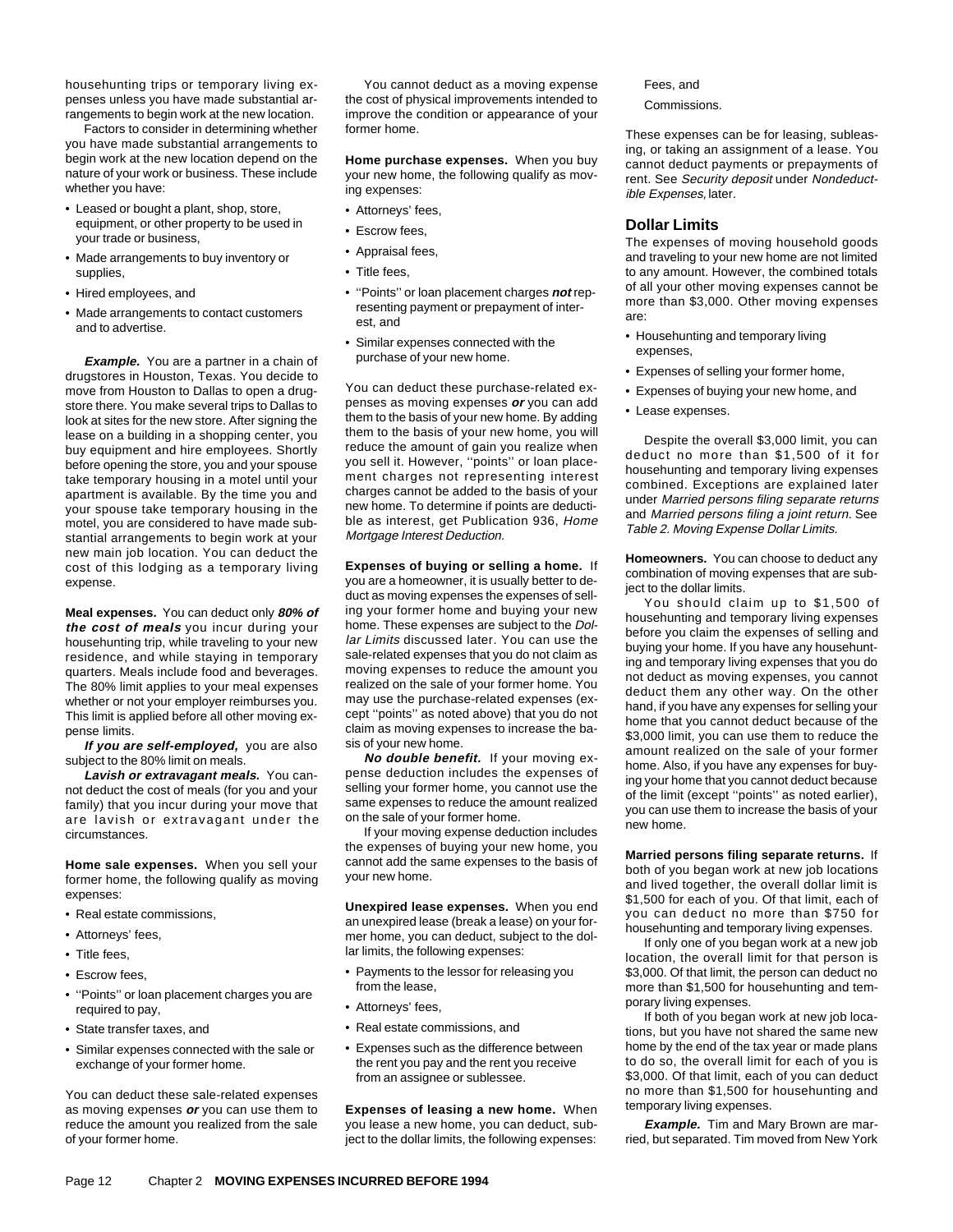to Michigan. His moving expenses were **Dollar Limits If** you shared the same new home, your<br>\$3,600 for househunting trips, temporary living The expenses of moving household goods combined overall limit is \$6,000. Of the \$3,600 for househunting trips, temporary living<br>expenses, and selling his home. Mary moved<br>from New York to Washington, DC. Her mov-<br>ing expenses were \$3,200 for househunting of all your other moving expenses cannot be the trips, temporary living expenses, and selling more than \$6,000 per move. (For a list of other tion outside the United States and the other at<br>her home. Neither had more than \$1,500 in ex-<br>moving expenses see Dollar Limits her home. Neither had more than \$1,500 in ex-<br>penses for househunting trips and temporary<br>Moves Within or to the United States earlier ) one who works in the United States is subject penses for househunting trips and temporary<br>living expenses. Each can claim \$3,000 on a Despite the overall \$6,000 limit you can de-<br>Despite the overall \$6,000 limit you can de-<br>to the \$3,000 and \$1,500 limits. You should living expenses. Each can claim \$3,000 on a Despite the overall \$6,000 limit, you can de- to the \$3,000 and \$1,500 limits. You should file<br>separate return. All of the state of the state of the state of the state of the sta

same new home or made plans to do so, your Dollar Limits.  $(1,500 \text{ cm})$ <br>combined overall limit is \$6,000 (\$3,000 for combined overall limit is \$6,000 (\$3,000 for<br>each of you). Of that limit, you can deduct no **Homeowners.** You can choose to deduct any each of you). Of that limit, you can deduct no

can deduct, see the discussion *Moves Within* that limit, each of you can deduct no more than<br>or to the United States, earlier in this chapter. \$2,250 for househunting and temporary living The following discussion gives additional infor-<br>mation on expenses that you can deduct on the hoth mation on expenses that you can deduct on If both of you began work at new job loca-<br>Form 3903–F.

Storage expenses. You can deduct the rea- of the tax year or made plans to do so, the you cannot deduct the following items as mov-<br>sonable expenses of moving your personal ef- overall limit for each of you is \$6,000. Of t the reasonable expenses of storing your per-<br>\$4,500 for househunting and temporary living • Home improvements to help sell your home sonal effects for all or part of the time the new expenses.<br>
job location remains your main job location. If only one of you began work at a new job The new job location must be outside the location outside the United States, the overall • Mortgage penalties

fees while you are gone from the United If one of you began work at a new job loca- • Any part of the purchase price of your new States, do not use Form 3903–F. Enter the net tion outside the United States and the other at home amount (after the reduction for the part that is a new job location within the United States, the<br>allocable to excluded income) on line 27, one who works in the United States is subject <br>examples to excluded income) on lin Schedule A (Form 1040), and write "Storage to the \$3,000 and \$1,500 limits and should use • Car tags<br>Fees" to the left of the entry space Form 3903. Fees" to the left of the entry space.

**Temporary living expenses.** You can deduct or made plans to do so, your combined overall temporary living expenses for any period of 90 limit is \$12,000 (\$6,000 for each of you). Of

duct no more than \$4,500 for househunting both a Form 3903 and a Form 3903–F with<br>and temporary living expenses. Exceptions your return. Your combined total is limited to and temporary living expenses. Exceptions your return. Your combined total is limited to<br>are explained later under *Married persons fil*- \$9,000 (\$3,000 on Form 3903 and \$6,000 on **Married persons filing a joint return.** If both are explained later under *Married persons fil-* \$9,000 (\$3,000 on Form 3903 and \$6,000 on \$6,000 on in a sensive returns and both and stream and both and stream of Married of you began work at new job locations, but at ing separate returns and Married persons filing Form 3903–F). The total for househunting and the end of the tax year have not shared the a joint return. See Table 2, Moving Ex the end of the tax year have not shared the a joint return. See Table 2. Moving Expense temporary living expenses is limited to \$6,000 the end of the tax year have not shared the a joint return. See Table 2. Moving Expense

If you shared the same new home, your househunting and temporary living expenses from income part of the income you earn in the<br>mbined overall limit is \$3.000 of which no before you claim the expenses of selling and foreig combined overall limit is \$3,000 of which no before you claim the expenses of selling and foreign country. This includes the reimburse-<br>more than \$1,500 can be deducted for buying your home. If you have any househunt- ment more than \$1,500 can be deducted for buying your home. If you have any househunt- ment you receive from your employer for your<br>househunting and temporary living expenses, ing and temporary living expenses that you do move househunting and temporary living expenses. ing and temporary living expenses that you do move to that foreign country. You may also be not deduct as moving expenses, you cannot deduct them any other way. On the other deduction. However, if you claim the foreign and, if you have any expenses for selling your earned income or foreign housing exclusions, **the United States** home that you cannot deduct because of the you cannot deduct the part of your moving ex-<br>To deduct expanses for a may extride the \$6,000 limit, you can use them to reduce the penses allocable to the exc To deduct expenses for a move outside the<br>United States, you must be a U.S. citizen or<br>resident alien who moves to the area of a new<br>place of work outside the United States or its<br>possessions. You must meet the requirement

tions outside the United States, but you have **Expenses** not shared the same new home as of the end

United States.<br>**Move in an earlier year.** If you moved in expression can deduct no more than \$4,500 for **Co**sses from disposing of memberships in<br>an earlier year and are deducting only storage bousehunting and temporary li

**Note.** To deduct only storage fees incurred **Married persons filing a joint return.** If both • Refitting carpets and draperies and traperies of you began work at new job locations outside after 1993, see Chapter 1.<br>the United States, but you have not shared the storage charges except those incurred in-<br>same new home as of the end of the tax year transit and for foreign moves

more than \$3,000 (\$1,500 for each of you) for combination of moving expenses that are sub- **Moving expenses allocable to excluded** your combined househunting and temporary ject to the dollar limits. *foreign income.* If you live and work outside Iiving expenses.<br>If you shared the same new home, your househunting and temporary living expenses from income part of the income you earn in the

Form 3903-F. Use Part II of Form 3903-F if<br>you moved outside the United States or its both of you began work at new job locations<br>possessions.<br>For an explanation of expenses that you that limit is \$3,000 for each of you. O

- 
- 
- 
- 
- 
- 
- 
- Driver's license
- 
- 

temporary living expenses for any period of 90 limit is \$12,000 (\$6,000 for each of you). Of **Security deposit.** Do not deduct a security consecutive days (after you get the job) in the that limit you can deduct no more th that limit you can deduct no more than \$9,000 deposit you paid when you signed a new area of your new job location instead of any (\$4,500 for each of you) for househunting and lease. Do not deduct a security deposit that<br>
period of 30 consecutive days.<br>
temporary living expenses. temporary living expenses. The 30 consecutive days of you gave up because the vacated space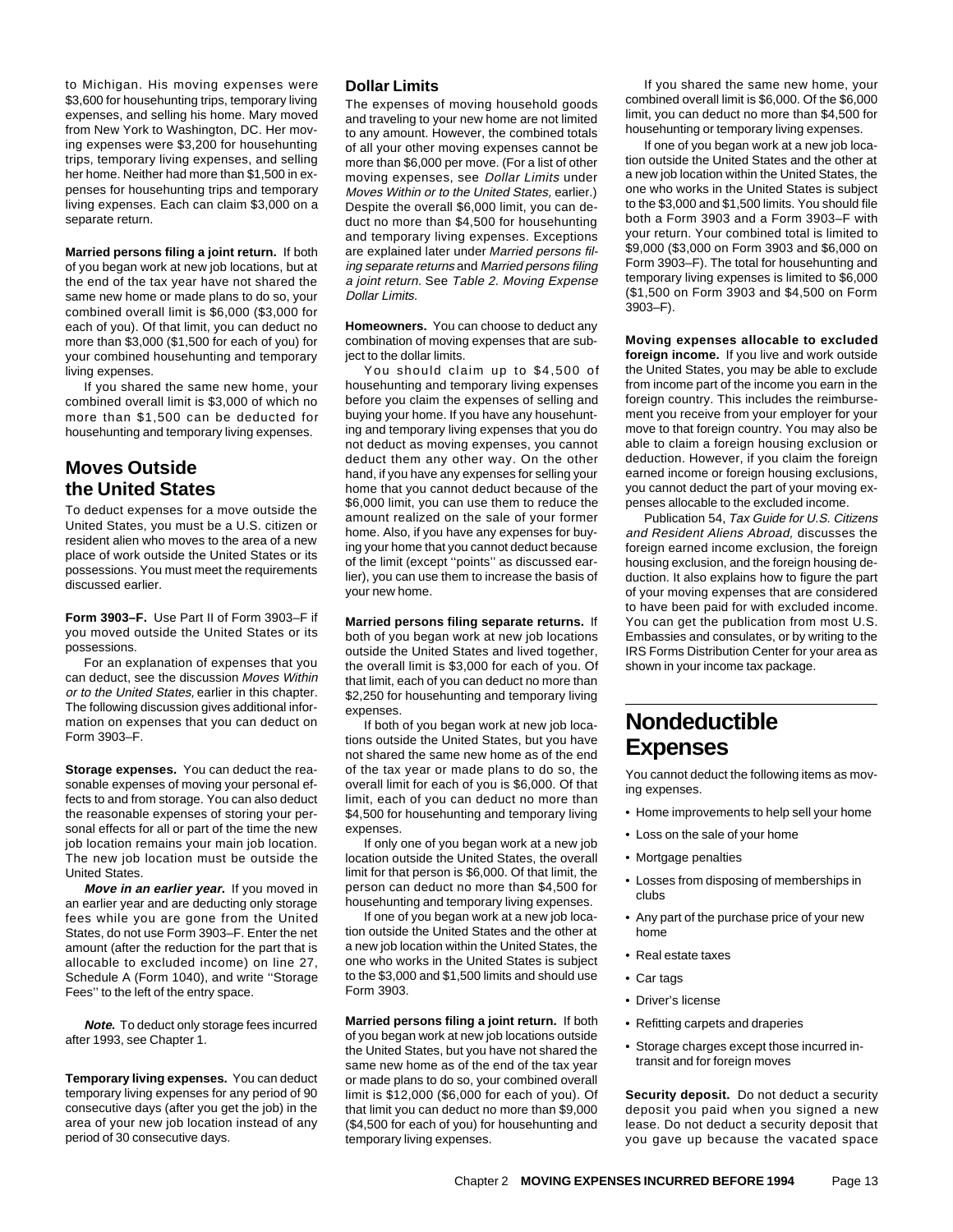## Table 2. **Moving Expense Dollar Limits (For expenses incurred before 1994)**

|                                                                                                                                                                                                                               |                                                                                  | <b>Dollar Limits</b>                    |                                          |
|-------------------------------------------------------------------------------------------------------------------------------------------------------------------------------------------------------------------------------|----------------------------------------------------------------------------------|-----------------------------------------|------------------------------------------|
| <b>Type of Expense</b>                                                                                                                                                                                                        | <b>Marital Status</b>                                                            | <b>Form 3903</b>                        | <b>Form 3903-F</b>                       |
| Household goods and personal<br>effects (line 4, Part II, Form 3903 or<br>line 3, Part II, Form 3903-F)                                                                                                                       | Not applicable                                                                   | No limit                                | No limit                                 |
| Travel expenses (lines 5-8, Part II,<br>Form 3903 or lines 4-7, Part II, Form<br>$3903 - F$ <sup>*</sup>                                                                                                                      | Not applicable                                                                   | No limit                                | No limit                                 |
| Househunting and temporary living<br>expenses (lines 9-13, Part II, Form<br>3903 or lines 8-12, Part II, Form<br>$3903 - F$ <sup>*</sup>                                                                                      | Single                                                                           | \$1,500                                 | \$4,500                                  |
|                                                                                                                                                                                                                               | Married filing jointly-<br>1) Spouses shared same new home by end of tax<br>year | \$1,500                                 | \$4,500                                  |
|                                                                                                                                                                                                                               | 2) Both spouses began work at new job locations<br>but lived apart               | \$3,000<br>(limited to<br>\$1,500 each) | \$9,000<br>(limited to<br>\$4,500 each)  |
|                                                                                                                                                                                                                               | Married filing separately-                                                       |                                         |                                          |
|                                                                                                                                                                                                                               | 1) Both spouses began work at new job locations<br>and lived together            | \$750 each                              | \$2,250 each                             |
|                                                                                                                                                                                                                               | 2) One working spouse                                                            | \$1,500                                 | \$4,500                                  |
|                                                                                                                                                                                                                               | 3) Both spouses began work at new job locations<br>but lived apart               | \$1,500 each                            | \$4,500 each                             |
| Househunting and temporary living<br>expenses; and expense of selling and<br>buying a home, or settling or getting a<br>lease (lines 13, 14, and 15, Part II,<br>Form 3903 or lines 12, 13, and 14, Part<br>II, Form 3903-F)* | Single                                                                           | \$3,000                                 | \$6,000                                  |
|                                                                                                                                                                                                                               | Married filing jointly-<br>1) Spouses shared same new home by end of tax<br>year | \$3,000                                 | \$6,000                                  |
|                                                                                                                                                                                                                               | 2) Both spouses began work at new job locations<br>but lived apart               | \$6,000<br>(limited to<br>\$3,000 each) | \$12,000<br>(limited to<br>\$6,000 each) |
|                                                                                                                                                                                                                               | Married filing separately-                                                       |                                         |                                          |
|                                                                                                                                                                                                                               | 1) Both spouses began work at new job locations<br>and lived together            | \$1,500 each                            | \$3,000 each                             |
|                                                                                                                                                                                                                               | 2) One working spouse                                                            | \$3,000                                 | \$6,000                                  |
|                                                                                                                                                                                                                               | 3) Both spouses began work at new job locations<br>but lived apart               | \$3,000 each                            | \$6,000 each                             |

\* Meals are subject to an 80% limit.

needed cleaning or redecorating when you en-<br>ded the lease. However, you can deduct a se-<br>penses if you are considered away from home ded the lease. However, you can deduct a se-<br>
ded the lease. However, you can deduct a se-<br>
curity deposit that you gave up if you broke the on business. Your work is considered tempo-<br>
lease as a result of the move

moving expense deduction and a business ex-<br>penses. Your employer is not required to with-<br>pense deduction for the same expenses. You must determine if your expenses are deducti-<br>
ble as moving expenses or as business ex-<br>
Medicare tax on allowances or reimburse-<br>
ments for moving expenses if your employer ble as moving expenses or as business ex-<br>
penses. For example, expenses you have for example of the state of the state of the state of the state of the<br>
penses. For example, expenses you have for travel, meals, and lodging while temporarily duct the expenses. This means that at the time working at a place away from your regular your employer pays you the reimbursement or

lease as a result of the move. **rary if it does not last more than one year.** See **Publication 463**, *Travel, Entertainment, and* Publication 463, *Travel, Entertainment, and* 

-ablication 403, *Travel*, *Enertalmment*, *and*<br>Temporary employment. You cannot take a Gift Expenses, for information on deducting<br>moving expenses of or payments for, moving ex-<br>nenses. Your employer is not required to w hold income tax, social security tax, or reasonably believes that you will be able to de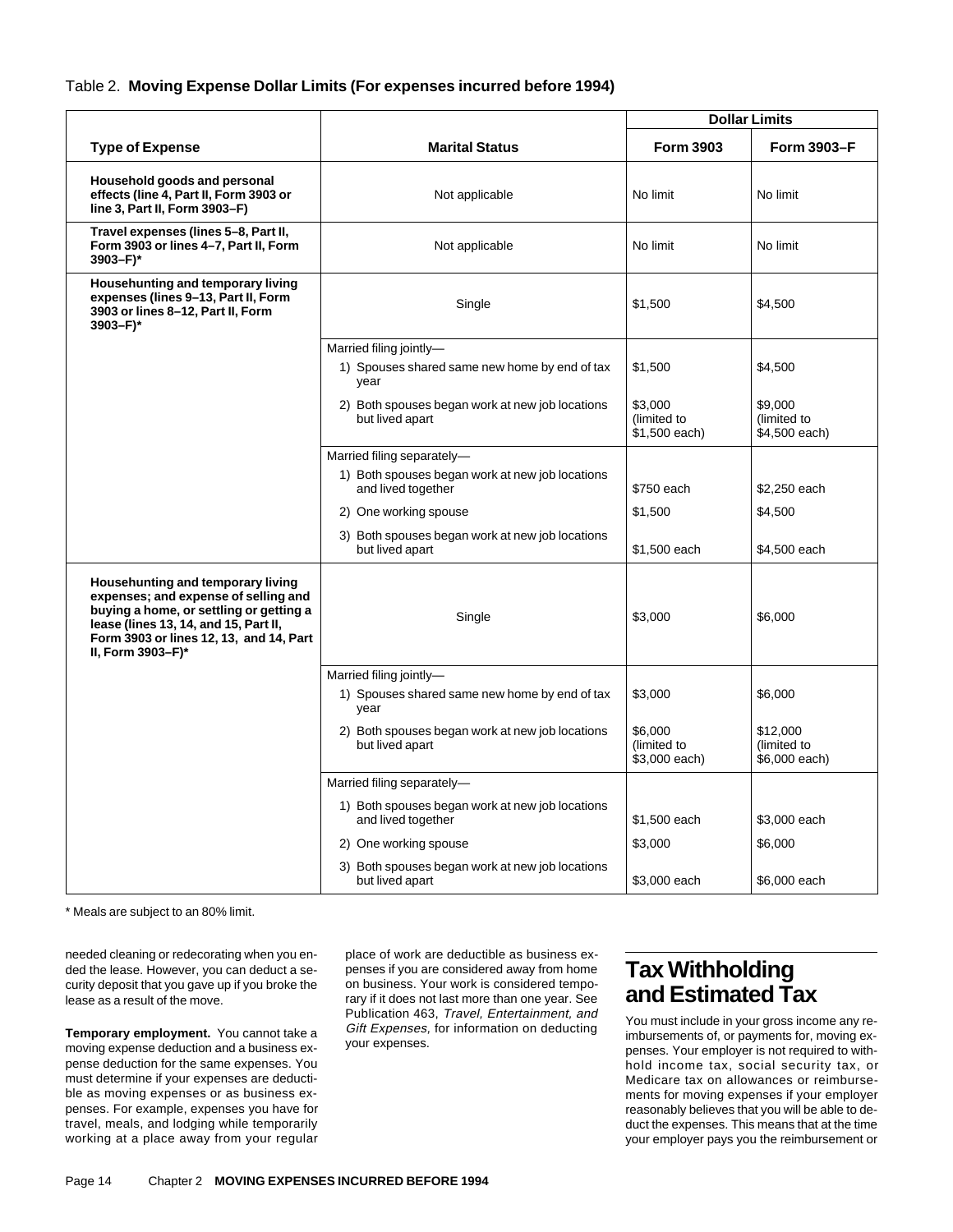gard to the 80% limit. The substitution of the state of the state of the state of the state of the state of the state of the state of the state of the state of the state of the state of the state of the state of the state

move was outside the United States or its **When to include reimbursements.** Include ployer must withhold income tax, social secur-<br>
ity tax and Medicare tax from reimbursements possessions. ity tax, and Medicare tax from reimbursements possessions.<br>and allowances paid to you for nondeductible<br>and allowances paid to you for nondeductible moving expenses (other than the 20% nonde- **Where to deduct.** Deduct your moving ex- **Example.** You moved in December 1993

ible moving expenses, your employer must line 27, Schedule A (Form 1040).<br>apply the reimbursement or allowance first to You cannot deduct moving expenses if you apply the reimbursement or allowance first to You cannot deduct moving expenses if you<br>
the deductible moving expenses that are not file Form 1040EZ or Form 1040A.<br> **your employer.** Include in your income the<br> **your employ** 

or allowance for nondeductible moving ex-<br>
or allowance for nondeductible moving ex-<br>
to gross income for the year you receive them. If<br>
the employer to you or to members of your family. For<br>
the employer and withhold inco

met the distance test or probably will not meet and Tax Statement. A separate Form W-2 vou if:

allowance, your employer reasonably believes **Form 3903.** Use Parts II and III of Form 3903 payment you received under the Uniform Rethat you will meet the distance and time tests, to report your moving expenses if your move location Assistance and Real Property Acquiand that your expenses will be deductible, in- was within or to the United States or its sition Policies Act of 1970. These payments cluding meal expenses determined without re- possessions. The same made to persons displaced from their

**Form 3903–F.** Use Parts II and III of Form projects. **Amounts subject to withholding.** Your em- 3903–F to report your moving expenses if your

ductible meal expenses). This includes situa-<br>
penses on Schedule A (Form 1040). You must and had deductible moving expenses that you tions where you have not met the distance test be able to itemize your deductions to claim the deducted on your 1993 income tax return. or probably will not meet the time test. moving expense deduction for expenses in-<br>curred before 1994. The amount of moving expenses in January 1994. Include the reimcurred before 1994. The amount of moving ex- expenses in January 1994. Include<br>nenses vou can include in itemized deductions bursement in your income for 1994. **Reimbursement for deductible and nonde-** penses you can include in itemized deductions bursement in your income for 1994. ductible expenses. If your employer reim-<br>burses you for both deductible and pondeduct- III, line 20, Form 3903–F. Enter this amount on penses in the year you are reimbursed by your burses you for both deductible and nondeduct-<br>ible moving expenses, your employer must line 27, Schedule A (Form 1040). [1] employer. See When to deduct, later.

given to your employer on Form W–4, *Employ*- lowance made either to you or to a third party and payments in the total income on your ee's Withholding Allowance Certificate.<br>ee's Withholding Allowance Certificate. So the y services provided in kind to you. Your em-**Limit on social security tax (but not on** ployer must provide a separate form or state-<br>**Medicare tax) to be withheld.** Your employer ment for each move for which you were penses in the year you paid them If you use

the time test. In 1994, your employer math as incomparing that in the time test in the time test in the term in the term in the term in the state of allowances plus your regular wages reach a<br>city, your new employer reimbu

port your moving expenses and any reim-<br> **Uniform Relocation Assistance and Paral divides** expenses in 1994 you bursements or allowances you received for **Property Acquisition Policies Act of 1970.** incurred additional temporary living expenses

subject to withholding. Your employer must<br>treat any remaining amount as reimbursement<br>or allowance for nondeductible moving ex-<br>or allowance for nondeductible moving ex-<br>ployer to you or to members of your family. For

**Medicare tax) to be withheld.** Your employer ment for each move for which you were penses in the year you paid them. If you use must withhold social security tax and Medicare reimbursed. must withhold social security tax and Medicare reimbursed.<br>- Your employer must include the amounts by most individuals who are not self-em-<br>tax from reimbursements and allowances paid Your employer must include the amount Your employer must include the amounts by most individuals who are not self-em-<br>shown on Form 4782 in box 1 (and boxes 3 and ployed you can choose to deduct moving exto you for nondeductible moving expenses. shown on Form 4782 in box 1 (and boxes 3 ployed, you can choose to deduct moving ex-<br>This includes situations where you have not and 5, if applicable) on your Form W-2, Wage penses This includes situations where you have not and 5, if applicable) on your Form W–2, Wage penses in the year your employer reimburses met the distance test or probably will not meet and Tax Statement. A separate Form W–2 v

- 
- 

though some of the expenses are deductible ing expenses. In 1993 you paid for a<br>as moving expenses and others, such as the househunting trip, travel to the new city, tem-<br>porary living expenses, and moving your furni-<br>pora The following discussions explain how to re-<br>The following discussions expenses and any reim-<br>Duitor Relocation Assistance and Real ducted these expenses in 1993. In 1994 you your move. Do not include in income any moving expense and certain expenses of selling your home and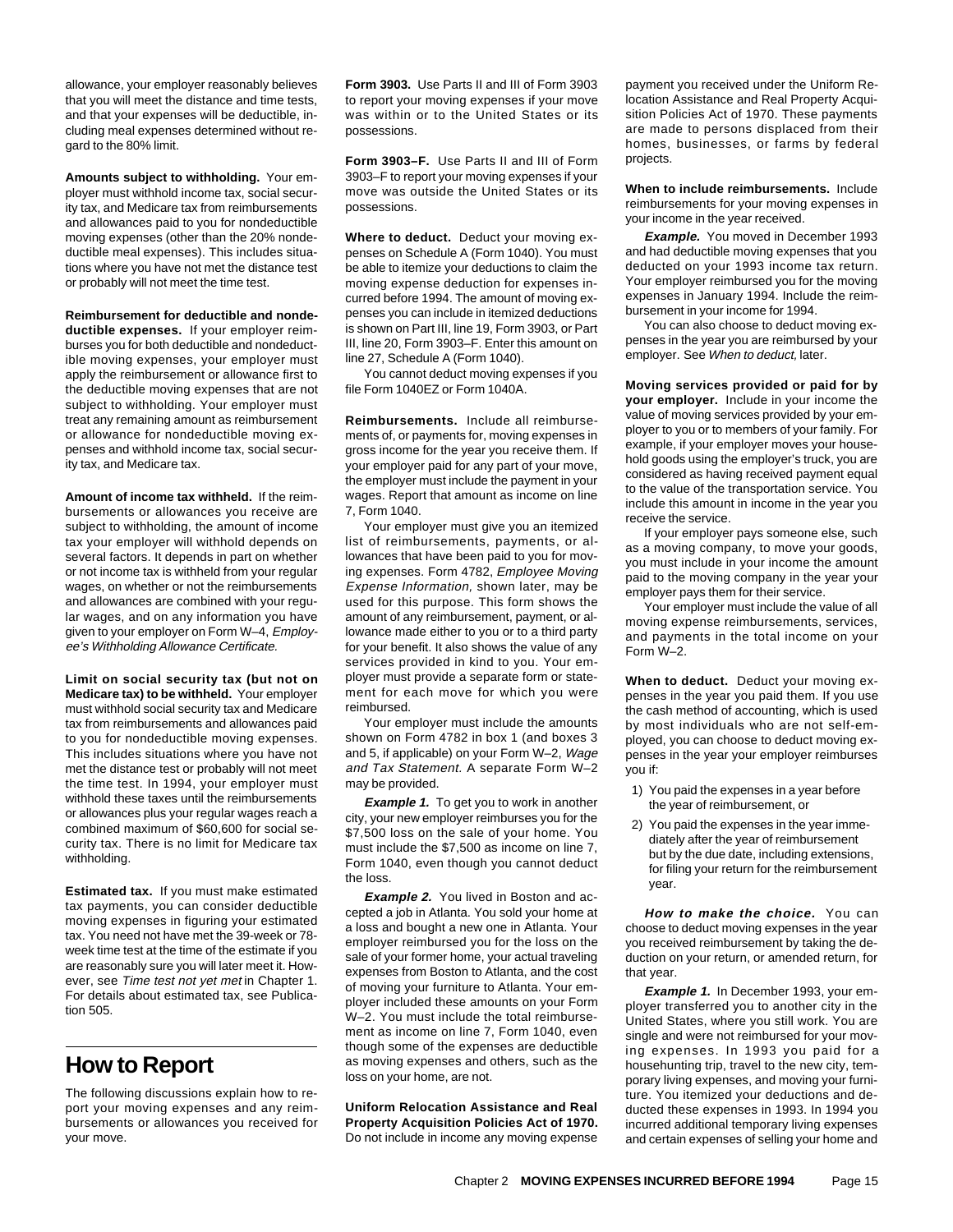buying a new one. Because you incurred these **Example 2.** In December 1993, your em- deduct your allowable moving expenses in expenses in 1994, you cannot deduct them as ployer transferred you to another city in the 1993, the year you paid them, **or** you can demoving expenses. See Chapter 1. United States. You paid for all of your moving duct them in 1994, the year of reimbursement.

before you apply the \$1,500 moving expense Form W-2. If you itemize deductions, you can limit on househunting and temporary quarters.

The dollar limits are applied only to the expenses you incurred before 1994; these expenses are not deductible if incurred in 1994.

Some of your moving expenses are subject expenses in 1993. Your employer fully reim-<br>to the Dollar Limits, discussed earlier. You ap-<br>bursed you in 1994 for your moving expenses. unless it is subject to the limit on itemiz bursed you in 1994 for your moving expenses. ply the 80% limit on your meal expenses This reimbursement is included on your 1994 ductions in one or both years.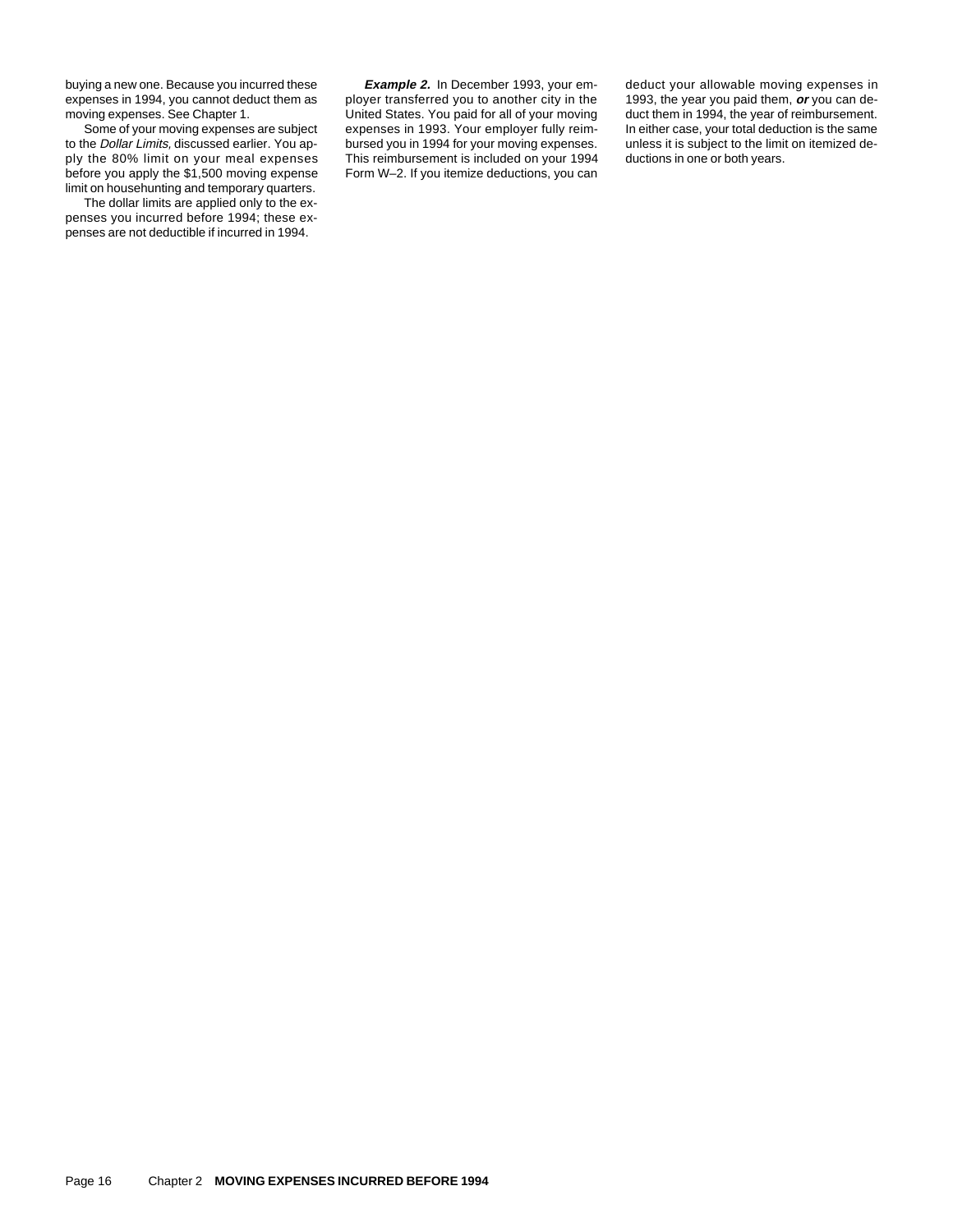- 
- 

Tom Smith is married and has two children. He<br>owned his home in Detroit where he worked.<br>His employer told him on February 8, 1994,<br>that he would be transferred to San Diego as Tom is employer could have given him a sepa-<br> put down \$25,000 on a house being built and came back to Detroit on March 4. The Smiths came back to Detroit on March 4. The Smiths<br>sold their Detroit home for \$1,500 less than<br>they paid for it. They contracted to have their<br>personal effects moved to San Diego on April personal effects moved to San Diego on April<br>4. The family drove to San Diego where they and that their new home was not finished. Minus: Reimbursement included in box 13<br>1. They stayed in a nearby motel until the house of

| 1) Peggy's pre-move<br>househunting trip:<br>Travel and lodging  \$449<br>Meals                                   | 75                      | 524<br>S. | to rigure his deduction. His Form 3903 is<br>shown later. He also enters his deduction,<br>\$1,200, on line 24, Form 1040.                                                                | home until the children finished the school<br>year. Mark flew to London on March 20 and<br>moved into a hotel. He stayed in the hotel<br>through June 17. On March 21, Mark went to               |
|-------------------------------------------------------------------------------------------------------------------|-------------------------|-----------|-------------------------------------------------------------------------------------------------------------------------------------------------------------------------------------------|----------------------------------------------------------------------------------------------------------------------------------------------------------------------------------------------------|
| 2) Down payment on San Diego<br>home<br>3) Real estate commission paid                                            |                         | 25,000    | Deductible expenses. The following items<br>from the first list of expenses in this example<br>(total: \$42,952) can be deducted as moving<br>expenses.                                   | work in the London office where he still works.<br>On May 5, Mark paid \$3,000 as a security de-<br>posit on a furnished home in the London area<br>that he could move into on June 18. Their per- |
| on sale of Detroit home                                                                                           |                         | 3,500     | • Item 5, the cost of moving personal effects.                                                                                                                                            | sonal effects were moved out of their old home                                                                                                                                                     |
| 4) Loss on sale of Detroit home<br>(not including real estate<br>$common)$                                        |                         | 1,500     | • Item 6, the \$180 lodging and the \$198 part<br>of the expense of driving to San Diego (but<br>not the meals). However, the \$198 expense                                               | on June 16. Most of their possessions were<br>put in storage in Washington; the rest were<br>shipped to London. Mary and the children<br>stayed in a nearby motel on June 16 and flew              |
| 5) Amount paid for moving<br>personal effects (furniture,<br>other household goods, etc.)                         |                         | 8,000     | of driving is not Tom's actual expense. Since<br>he did not keep records of his actual ex-<br>penses for gas and oil, Tom deducted the 9<br>cents a mile that is allowed. He recorded the | to London on June 17, where they stayed in a<br>hotel that night. Mark and his family moved<br>into their leased home on June 18.                                                                  |
| 6) Expenses of driving to San<br>Diego:<br>Mileage (Start 14,278; End<br>16,478) 2,200 miles at 9                 |                         |           | mileage shown on his car at the beginning<br>and end of the trip to prove the actual mile-<br>age to San Diego.                                                                           | His records for the move show:<br>1) Expenses paid on sale of Washington<br>home<br>\$7,850                                                                                                        |
| cents a mile<br>Lodging $\dots\dots\dots\dots\dots\dots\dots$<br>Meals $\dots\dots\dots\dots\dots\dots\dots\dots$ | 198<br>\$<br>180<br>320 | 698       | Nondeductible expenses. The following<br>items from the first list of expenses in this ex-<br>ample (total: \$42,952) cannot be deducted as<br>moving expenses.                           | 2) Mark's traveling expenses to London:<br>Travel \$392; Meals \$19 and lodging<br>\$90 (in London on March 20)<br>501                                                                             |
| 7) Cost of temporary living<br>expenses in San Diego:                                                             |                         |           | • Item 1, pre-move househunting expenses.                                                                                                                                                 | 3) Security deposit on lease of London                                                                                                                                                             |
| Motel rooms  \$1,450                                                                                              |                         | 3,730     | • Item 2, the down payment on the San Diego<br>home. If any part of it were for payment of                                                                                                | 3,000<br>home<br>4) Mark's temporary living expenses in                                                                                                                                            |

|  | Tom was reimbursed \$10,577 as follows: |  |  |
|--|-----------------------------------------|--|--|
|--|-----------------------------------------|--|--|

|                 | Moving personal effects $\dots\dots\dots\dots\dots$ \$ 6,800<br>Travel (and lodging) to San Diego | 378   | • Item 3, the real estate commission paid on<br>the sale of the Detroit home. The commis- |
|-----------------|---------------------------------------------------------------------------------------------------|-------|-------------------------------------------------------------------------------------------|
| 3.              | Travel (and lodging) for househunting trip                                                        | 449   | sion is used to figure the gain or loss on the                                            |
|                 | Lodging for temporary quarters                                                                    | 1.450 | sale.                                                                                     |
| <b>Examples</b> |                                                                                                   |       | • Item 4, the loss on the sale of the Detroit                                             |
|                 |                                                                                                   |       | home. The Smiths cannot deduct it even                                                    |

This chapter illustrates two examples of show him a breakdown of the amount of reim-

Moving within the United States, and<br>Moving within the United States, and<br>Moving to a foreign country.<br>Moving to a foreign country.<br>Moving to a foreign country.<br>Moving to a foreign country.<br>Moving to a foreign country. ing household goods and travel to San Diego,<br>These examples include filled-in Forms 3903, was included in box 13 of Form W–2. His em-<br>abover identified this amount with code **P** 3903–F, and 4782. ployer identified this amount with code **P.**

**Moving Within the** penses, in boxes 1, 3, and 5 of Form W–2 with income tax, social security tax, and Medicare Tom's other wages. He must include this tax on \$3,399 (the amount included in boxes 1,<br>amount on line 7 of For **United States** amount on line 7 of Form 1040. The employer 3, and 5 of Form W–2). The \$3,399 is the total withholds taxes from the \$3,399, as discussed amount of Tom's reimbursement for his non-<br>under *Nondeductible expenses*, later, Also, andeductible expenses. That amount is made up

| Item 5, moving personal effects  \$ 8,000                |         |
|----------------------------------------------------------|---------|
| Item 6, driving to San Diego $(\$198 + \$180)$           |         |
|                                                          | 378     |
| Total deductible moving expenses  \$ 8,378               |         |
| Minus: Reimbursement included in box 13                  | 7,178   |
| <b>Deduction for moving expenses</b><br>incurred in 1994 | \$1,200 |

- 
- Find the driving the state of driving to San mileage shown on his car at the beginning His records for the move show:

- 
- Item 2, the down payment on the San Diego<br>home. If any part of it were for payment of **Total \$42,952** deductible taxes or interest on the mortgage London From March 21 through June 10 through 31 through June 10 through June 10 through June 10 through June 10 through June 10 through June 10 through June 10 on the house, that part would be deductible as an itemized deduction.
- $\bullet$  Item 3, the real estate commission paid on
- Tom's employer gave him Form 4782 to though Tom's employer reimbursed him for
- moving expenses: bursement. This form is shown later. Item 6, the meals expense while driving to<br>The employer included this reimbursement San Diego. (However, the lodging and car
	-

The employer included the balance, **Withholding on reimbursement of non-**<br>\$3,399 reimbursement of nondeductible ex-<br>nenses in boxes 1 3 and 5 of Form W-2 with income tax, social security tax, and Medicare

They stayed in a nearby motel until the house of Form W-2  $\frac{7,178}{2}$ <br>
was ready on May 2. On April 11, Tom went to<br>
was ready on May 2. On April 11, Tom went to<br>
was told by his employer on January 19, 1994,<br>
was told His records for the move show:<br>Tom enters these amounts on Form 3903 paid for it. Mary and the children stayed in the<br>Peggy's pre-move not all the children stayed in the cohool 10 rigure his deduction. His Form 3903 is home until the children finished the school<br>shown later. He also enters his deduction. Lucar Mark flow to Landan an March 20 and shown later. He also enters his deduction, wear. Mark flew to London on March 20 and<br>\$1,200, on line 24, Form 1040. The shotel He staved in the hotel moved into a hotel. He stayed in the hotel expenses.<br>3) A Real estate commission paid that he could move into on June 18. Their per-• Item 5, the cost of moving personal effects. sonal effects were moved out of their old home

| Mileage (Start 14,278; End<br>16,478) 2,200 miles at 9 | age to San Diego.                                                                                                                                                      | 1) Expenses paid on sale of Washington<br>home                                                                              | \$7.850 |
|--------------------------------------------------------|------------------------------------------------------------------------------------------------------------------------------------------------------------------------|-----------------------------------------------------------------------------------------------------------------------------|---------|
| \$198<br>cents a mile<br>Lodging<br>180<br>698<br>320  | <b>Nondeductible expenses.</b> The following<br>items from the first list of expenses in this ex-<br>ample (total: \$42,952) cannot be deducted as<br>moving expenses. | Mark's traveling expenses to London:<br>2)<br>Travel \$392; Meals \$19 and lodging<br>\$90 (in London on March 20) $\ldots$ | 501     |
| Cost of temporary living<br>expenses in San Diego:     | • Item 1, pre-move househunting expenses.                                                                                                                              | 3) Security deposit on lease of London<br>$home$                                                                            | 3,000   |
| Motel rooms<br>\$1.450<br>3,730<br>\$42,952<br>al      | • Item 2, the down payment on the San Diego<br>home. If any part of it were for payment of<br>deductible taxes or interest on the mortgage                             | Mark's temporary living expenses in<br>4)<br>London from March 21 through June                                              |         |
| Tom was reimbursed \$10,577 as follows:                | on the house, that part would be deductible<br>as an itemized deduction.                                                                                               | 17 (89 days):<br>Hotel room \$7,920; Meals \$3,080                                                                          | 11.000  |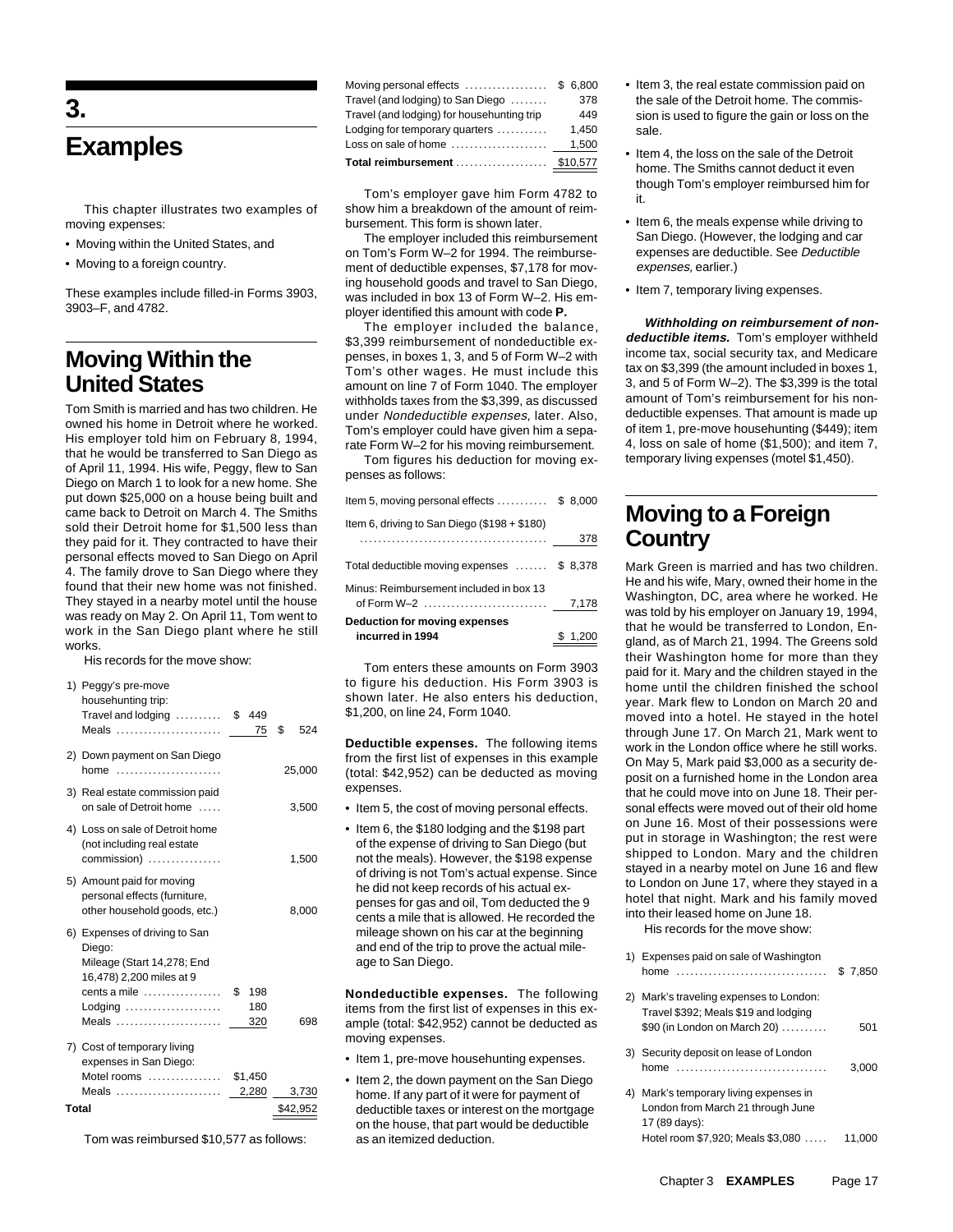| 5) Amount paid in 1994 for moving and  |       |
|----------------------------------------|-------|
| storing personal effects (furniture,   |       |
| other household goods, etc.): Moving   |       |
| \$5,200; Storage $$2,900$              | 8.100 |
| 6) Family's traveling expenses to      |       |
| London:                                |       |
| Travel \$1,176; Meals \$90 and lodging |       |
| \$160                                  | 1.426 |
| Total                                  |       |

Mark was reimbursed \$17,793 as follows:

| Moving and storage of personal effects  \$7,000 |          |
|-------------------------------------------------|----------|
| Travel (and lodging) to London                  | 1.793    |
| Temporary living expenses                       | 9,000    |
| Total reimbursement                             | \$17,793 |

curity tax, and Medicare tax from the \$9,000. • Item 2, Mark's travel expenses to London in- Form 3903–F. Also, Mark's employer could have given him a clude the cost of meals, which is not deductiseparate Form W-2 for his moving ble as a moving expense; this also applies to Form 3903--Smith reimbursement. reimbursement. the cost of his family's meals in item 6. How-

penses as follows: ing lodging in London on March 20, the day Form 4782--Green

| Amount paid in 1994 for moving and<br>storing personal effects (furniture,<br>other household goods, etc.): Moving |          | Item 5, moving and storing personal<br>$effects \dots \dots \dots \dots \dots \dots \dots \dots \dots \dots \dots$ | \$8.100 | he arrived, are deductible moving expens<br>Mark adds Items 2 and 6 together (excep)<br>meals) and enters the amount on line 4 of |
|--------------------------------------------------------------------------------------------------------------------|----------|--------------------------------------------------------------------------------------------------------------------|---------|-----------------------------------------------------------------------------------------------------------------------------------|
| \$5,200; Storage $$2,900$                                                                                          | 8,100    | Items 2 and 6, expenses of travel to<br>London $(\$392 + \$90 + \$1,176 + \$160)$                                  | 1,818   | Part I of Form 3903-F.                                                                                                            |
| Family's traveling expenses to<br>London:                                                                          |          | Total deductible moving expenses                                                                                   | \$9.918 | • Item 3, the \$3,000 security deposit on the<br>lease of the London home, is not a movine                                        |
| Travel \$1,176; Meals \$90 and lodging                                                                             |          | Minus: Reimbursement included in box 13                                                                            |         | expense. See Nondeductible Expenses in<br>Chapter 1.                                                                              |
| Total                                                                                                              | \$31,877 | <b>Deduction for moving expenses</b>                                                                               |         | • Item 4, Mark's 89 days of temporary living<br>oxpanses from March 21 to June 17 are                                             |

Mark enters these amounts on Form • Item 5, moving and storage expenses for<br>3903–F to figure the deduction. The Form personal effects (furniture other househo 3903–F to figure the deduction. The Form personal effects (furniture, other household<br>3903–F is shown at the end of this publication. personal effects (furniture, other household Temporary living expenses .............. . 9,000 3903–F is shown at the end of this publication. goods, etc.) were \$8,100. Mark enters this Mark also enters the deduction, \$1,125, less amount on line 3, Form 3903–F. Of that **Total reimbursement** ................... . \$17,793 the amount of any moving expenses allocable amount, \$2,900 was paid for storing their Mark's employer gave him Form 4782 to<br>
show him a breakdown of the amount of reim-<br>
bursement. This form is shown later.<br>
The employer included this reimbursement<br>
on Mark's Form W-2 for 1994. The reimbursement<br>
on Mark's

- 
- Mark figures his deduction for moving ex- ever, Mark's other travel expenses, includ- Form 3903-F--Green

he arrived, are deductible moving expenses. Mark adds Items 2 and 6 together (except

- $\bullet$  Item 3, the \$3,000 security deposit on the lease of the London home, is not a moving expense. See Nondeductible Expenses in<br>Chanter 1
- **Item 4, Mark's 89 days of temporary living incurred in 1994 before allocation**  $\underbrace{\$ 1,125}_{\$}$  expenses, from March 21 to June 17, are not deductible as a moving expense.
	-
- ing and storing household goods and travel to<br>
London, was included in box 13 of Form W-2.<br> **P.**<br>
The employer included the balance,<br>
Suppose the state of the state of exception and the state of the state of the state of t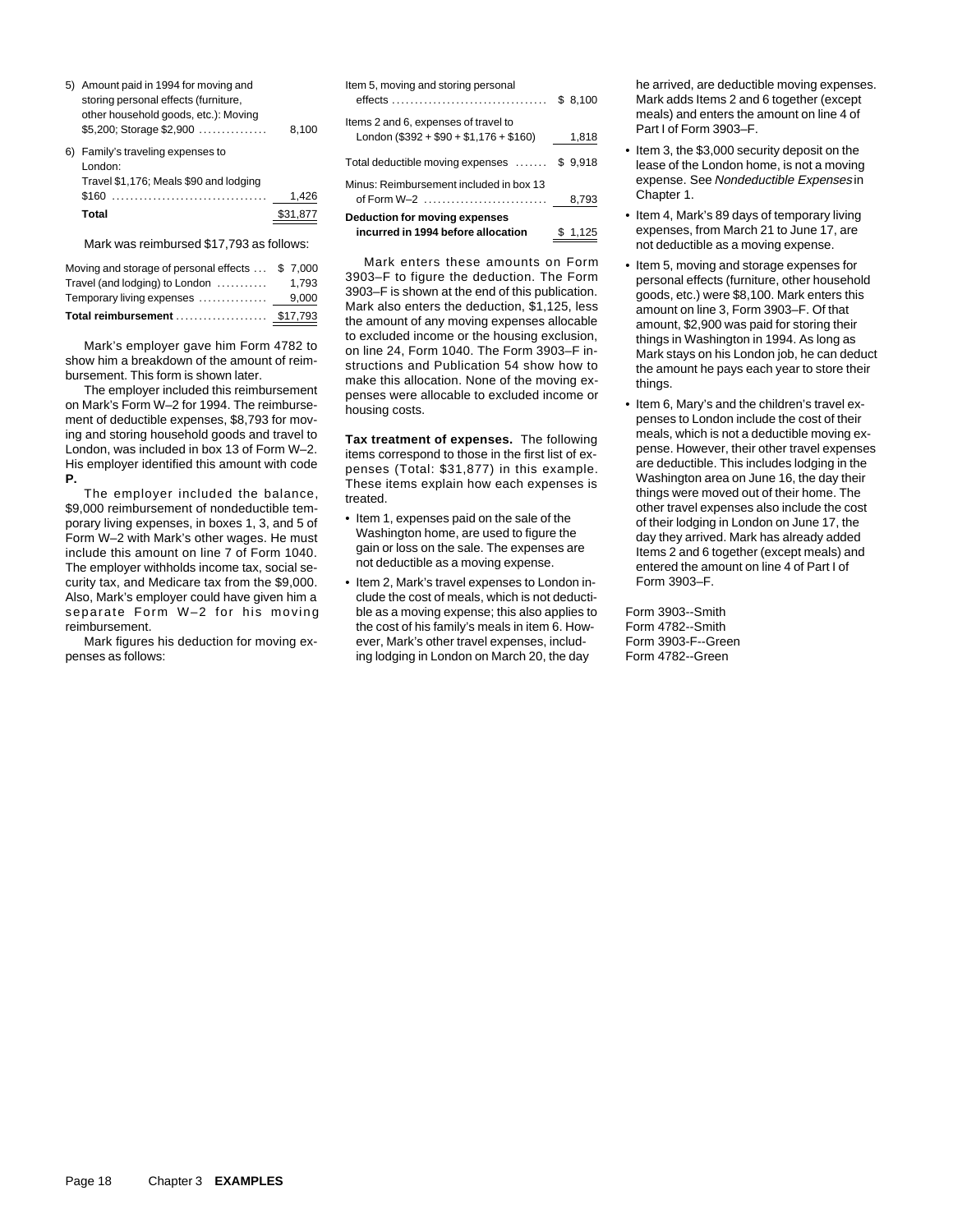|        | 3903                                                   |                              |     |                                                                      |              | <b>Moving Expenses</b>                                                                                                                                                                               |   |     |                        |                | OMB No. 1545-0062           |     |  |  |
|--------|--------------------------------------------------------|------------------------------|-----|----------------------------------------------------------------------|--------------|------------------------------------------------------------------------------------------------------------------------------------------------------------------------------------------------------|---|-----|------------------------|----------------|-----------------------------|-----|--|--|
|        |                                                        |                              |     |                                                                      |              | Attach to Form 1040.                                                                                                                                                                                 |   |     |                        |                |                             |     |  |  |
|        | Department of the Treasury<br>Internal Revenue Service |                              |     |                                                                      |              | See separate instructions.                                                                                                                                                                           |   |     |                        |                | Sequence No. 62             |     |  |  |
|        | Name(s) shown on Form 1040                             | <u>om</u>                    | and | Peggy                                                                | <u>Smith</u> |                                                                                                                                                                                                      |   |     |                        | 325 <u>:00</u> | Your social security number | 437 |  |  |
| Part I |                                                        |                              |     | Moving Expenses Incurred in 1994                                     |              |                                                                                                                                                                                                      |   |     |                        |                |                             |     |  |  |
|        |                                                        | completing this part.        |     |                                                                      |              | Caution: If you are a member of the armed forces, see the instructions before                                                                                                                        |   |     |                        |                |                             |     |  |  |
| 1.     |                                                        |                              |     |                                                                      |              | Enter the number of miles from your old home to your new workplace                                                                                                                                   |   |     | <b>2.200 miles</b>     |                |                             |     |  |  |
| 2      |                                                        |                              |     |                                                                      |              | Enter the number of miles from your old home to your old workplace.                                                                                                                                  | 2 |     | $\boldsymbol{5}$ miles |                |                             |     |  |  |
|        |                                                        |                              |     | Subtract line 2 from line 1. Enter the result but not less than zero |              |                                                                                                                                                                                                      | 3 | 195 | miles                  |                |                             |     |  |  |
|        |                                                        | is line 3 at least 50 miles? |     |                                                                      |              |                                                                                                                                                                                                      |   |     |                        |                |                             |     |  |  |
|        | Yes                                                    |                              |     | Go to line 4. Also, see Time Test in the instructions.               |              |                                                                                                                                                                                                      |   |     |                        |                |                             |     |  |  |
|        | No                                                     |                              |     |                                                                      |              | You cannot deduct your moving expenses incurred in 1994. Do not complete the rest<br>of this part. See the Note below if you also incurred moving expenses before 1994.                              |   |     |                        |                |                             |     |  |  |
|        |                                                        |                              |     | Transportation and storage of household goods and personal effects   |              |                                                                                                                                                                                                      |   |     |                        | 4              | <u>8.000</u>                |     |  |  |
| 5      |                                                        |                              |     |                                                                      |              | Travel and lodging expenses of moving from your old home to your new home. Do not include meals                                                                                                      |   |     |                        | 5              | 378                         |     |  |  |
|        |                                                        | Add lines 4 and 5.           |     |                                                                      |              |                                                                                                                                                                                                      |   |     |                        | 6              | 8378                        |     |  |  |
| 7.     |                                                        |                              |     | identified with code $P$ in box 13 of your W-2 form, $\ldots$        |              | Enter the total amount your employer paid for your move (including the value of services furnished<br>in kind) that is not included in the wages box (box 1) of your W-2 form. This amount should be |   |     |                        | 7              | 78                          |     |  |  |
|        |                                                        | Is line 6 more than line 7?  |     |                                                                      |              |                                                                                                                                                                                                      |   |     |                        |                |                             |     |  |  |
|        | Yes                                                    | Go to line 8.                |     |                                                                      |              |                                                                                                                                                                                                      |   |     |                        |                |                             |     |  |  |
|        | No                                                     |                              |     |                                                                      |              | You cannot deduct your moving expenses incurred in 1994. If line 6 is less than line 7.<br>subtract line 6 from line 7 and include the result in income on Form 1040, line 7.                        |   |     |                        |                |                             |     |  |  |
| 8      |                                                        |                              |     | expense deduction for expenses incurred in 1994                      |              | Subtract line 7 from line 6. Enter the result here and on Form 1040, line 24. This is your moving                                                                                                    |   |     |                        | 8              | I . 2 OC                    |     |  |  |

Note: If you incurred moving expenses before 1994 and you did not deduct those expenses on a prior year's tax return, complete Parts II and III on the back to figure the amount, if any, you may deduct on Schedule A, Itemized Deductions.

For Paperwork Reduction Act Notice, see separate instructions.

Cat. No. 12490K

Form 3903 (1994)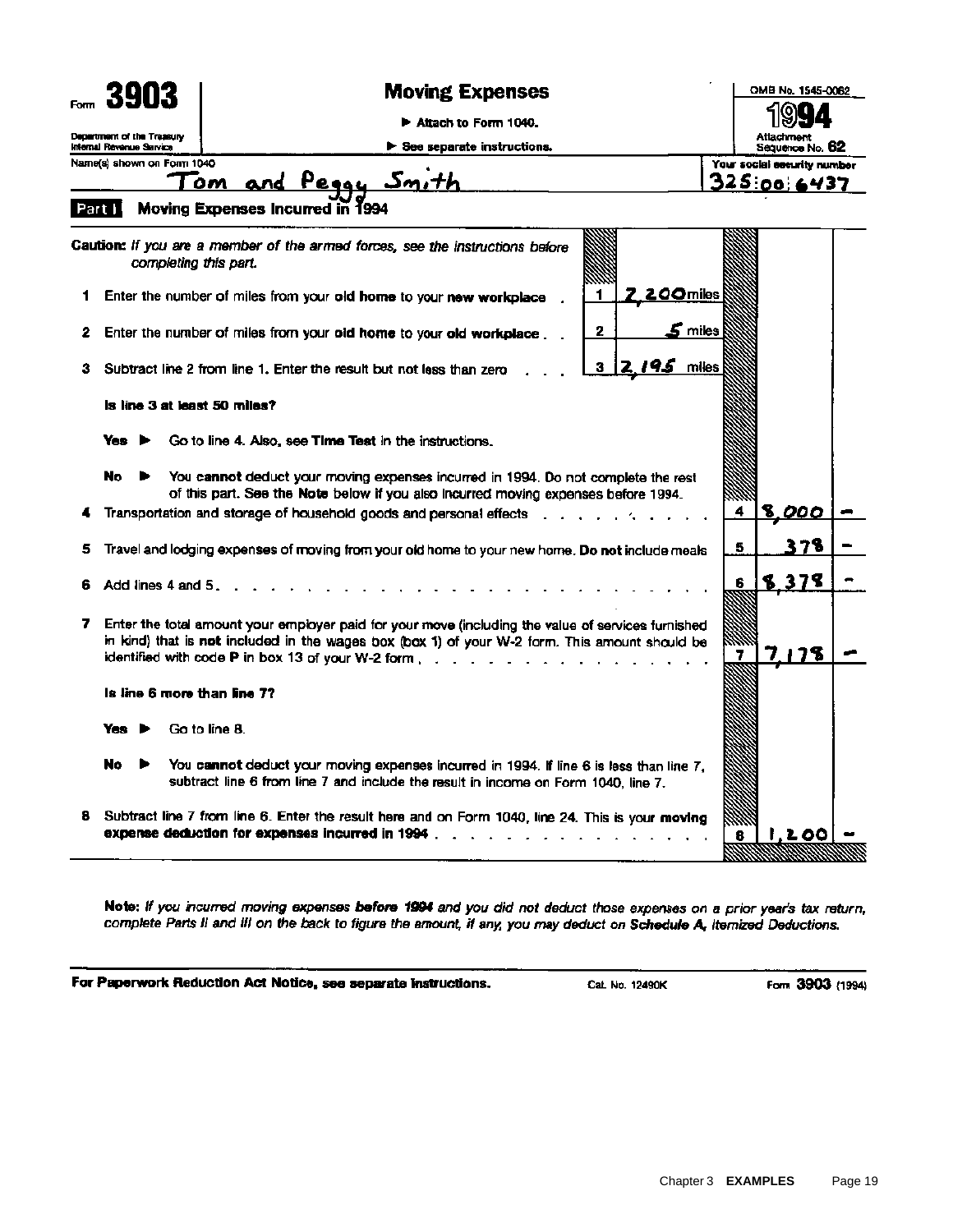|                                                                                                     | Form 4782            | <b>Employee Moving Expense Information</b>                                                                                                                                                         |                                                                                    |                                |   |                                                                                                          |   | OMB No. 1545-0182                       |  |  |
|-----------------------------------------------------------------------------------------------------|----------------------|----------------------------------------------------------------------------------------------------------------------------------------------------------------------------------------------------|------------------------------------------------------------------------------------|--------------------------------|---|----------------------------------------------------------------------------------------------------------|---|-----------------------------------------|--|--|
| (Rev. September 1994)<br>Department of the Treasury<br>internal Revenue Service<br>Name of employee |                      |                                                                                                                                                                                                    | Payments made during the calendar year 19 $.9.41$ .<br>> See instructions on back. |                                |   |                                                                                                          |   | Do not file.<br>Keep for your records.  |  |  |
|                                                                                                     |                      |                                                                                                                                                                                                    |                                                                                    |                                |   |                                                                                                          |   | Social security number                  |  |  |
|                                                                                                     |                      | Tom Smith                                                                                                                                                                                          |                                                                                    |                                |   |                                                                                                          |   | 325 OD 6437                             |  |  |
|                                                                                                     |                      | <b>Moving Expense Payments</b>                                                                                                                                                                     |                                                                                    | (a) Amount paid<br>to employee |   | (b) Amount paid to a third<br>party for employee's benefit<br>and value of services<br>furnished in kind |   | (c) Total<br>(Add columns (a) and (b).) |  |  |
| Part I                                                                                              |                      | <b>Expenses Incurred After 1993</b>                                                                                                                                                                |                                                                                    |                                |   |                                                                                                          |   |                                         |  |  |
| 1                                                                                                   | and personal effects | Transportation and storage of household goods<br>and a state of the state of the state                                                                                                             | 1                                                                                  | 6300                           |   |                                                                                                          |   | 6800                                    |  |  |
| 2                                                                                                   | meals                | Travel and lodging payments for expenses of<br>moving from old to new home. Do not include                                                                                                         | $\overline{2}$                                                                     | 378                            | - |                                                                                                          |   | 378                                     |  |  |
| з                                                                                                   |                      | List all other payments (specify). Note: These<br>amounts must be included in the employee's<br>income $\blacktriangleright$ Lass an sals of home<br>51500                                         |                                                                                    |                                |   |                                                                                                          |   |                                         |  |  |
|                                                                                                     |                      | Travel and Lodging - Househusting<br>Lodging - Temporary quarters                                                                                                                                  | з                                                                                  | 3.399                          |   |                                                                                                          |   | 3399                                    |  |  |
| 4                                                                                                   | lines 1 through 3.   | Total payments for moving expenses incurred after 1993. Add the amounts in column (c) of                                                                                                           |                                                                                    |                                |   |                                                                                                          |   | 10,577                                  |  |  |
| Part II                                                                                             |                      | <b>Expenses Incurred Before 1994</b>                                                                                                                                                               |                                                                                    |                                |   |                                                                                                          |   |                                         |  |  |
| 1                                                                                                   | and personal effects | Section A-Transportation of Household Goods<br>Transportation and storage of household goods<br>the company of the company                                                                         | 1                                                                                  |                                |   |                                                                                                          |   |                                         |  |  |
|                                                                                                     | New Home             | Section B-Expenses of Moving From Old To                                                                                                                                                           |                                                                                    |                                |   |                                                                                                          |   |                                         |  |  |
| 2<br>з                                                                                              | meals                | Travel and lodging payments not including<br>the contract of the contract of the contract of the contract of the contract of the contract of the contract of<br>Meal payments for travel           | 2<br>3                                                                             |                                |   |                                                                                                          |   |                                         |  |  |
|                                                                                                     |                      | Section C-Pre-move Househunting Expenses<br>and Temporary Quarters for any 30<br>Days in a Row After Obtaining<br><b>Employment (90 Days for a</b><br>Foreign Move)                                |                                                                                    |                                |   |                                                                                                          |   |                                         |  |  |
| 4                                                                                                   |                      | Pre-move travel and lodging payments not<br>including meals [1] and a contract of the state of the state of the state of the state of the state of the state of                                    | 41                                                                                 |                                |   |                                                                                                          |   |                                         |  |  |
| 5.                                                                                                  |                      | Temporary quarters payments not including<br>meals $\cdots$                                                                                                                                        | 5 <sup>1</sup>                                                                     |                                |   |                                                                                                          |   |                                         |  |  |
| 6                                                                                                   |                      | Total meal payments for both pre-move                                                                                                                                                              | 6.                                                                                 |                                |   |                                                                                                          |   |                                         |  |  |
|                                                                                                     |                      | <b>Section D-Qualified Real Estate Expenses</b>                                                                                                                                                    |                                                                                    |                                |   |                                                                                                          |   |                                         |  |  |
| 7                                                                                                   |                      | Qualified expenses of selling, buying, or renting<br>a home. . <u>.</u>                                                                                                                            | $\mathbf{7}$                                                                       |                                |   |                                                                                                          |   |                                         |  |  |
| 8                                                                                                   |                      | <b>Section E-Miscellaneous Payments</b><br>List all other payments (specify) >                                                                                                                     |                                                                                    |                                |   |                                                                                                          |   |                                         |  |  |
|                                                                                                     |                      |                                                                                                                                                                                                    | 8                                                                                  |                                |   |                                                                                                          |   |                                         |  |  |
| 9                                                                                                   |                      | Total payments for moving expenses incurred before 1994. Add the amounts in column (c) of<br>lines 1 through 8. Note: This amount must be included in the employee's income $\ddot{\phantom{a}}$ . |                                                                                    |                                |   |                                                                                                          | 9 |                                         |  |  |

For Paperwork Reduction Act Notice, see back of form.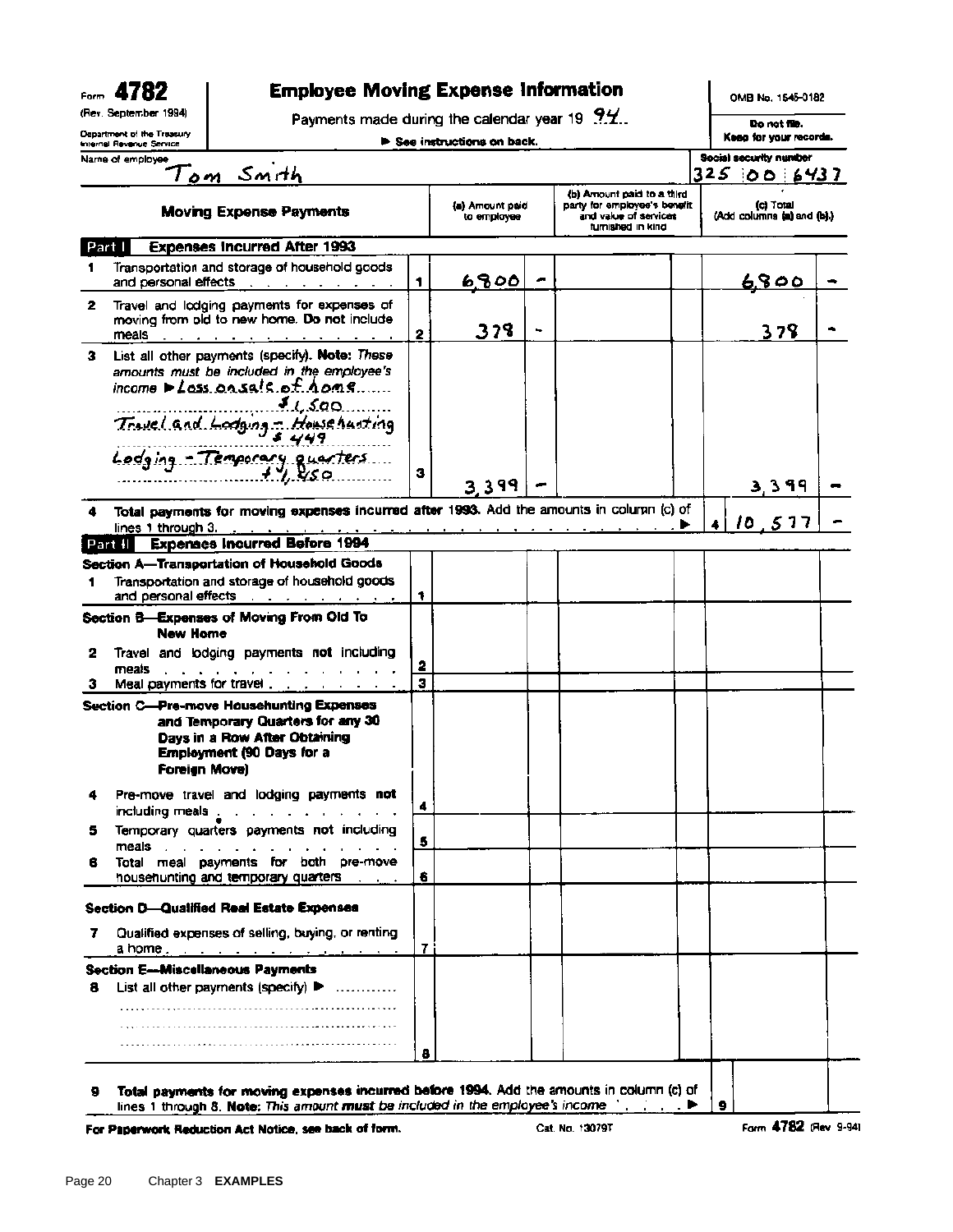| <b>Egyrn 3903-F</b><br>Department of the Treasury<br>Internal Revenue Service<br>Name(s) shown on Form 1040 |                   | <b>Foreign Moving Expenses</b><br>$\blacktriangleright$ Attach to Form 1040.<br>> See separate instructions.                                                                                                                                               |        | OMB No. 1545-0062<br>Attachment<br>Sequence No. 63<br>Your social security number |  |  |
|-------------------------------------------------------------------------------------------------------------|-------------------|------------------------------------------------------------------------------------------------------------------------------------------------------------------------------------------------------------------------------------------------------------|--------|-----------------------------------------------------------------------------------|--|--|
| Part I                                                                                                      |                   | Mark and Mery Green                                                                                                                                                                                                                                        |        | 123:00:7500                                                                       |  |  |
|                                                                                                             |                   | Moving Expenses incurred in 1994                                                                                                                                                                                                                           |        |                                                                                   |  |  |
|                                                                                                             |                   | Caution: If you are a member of the armed forces, see the instructions before completing this part.                                                                                                                                                        |        |                                                                                   |  |  |
|                                                                                                             |                   | City and country in which your old workplace was located $\blacktriangleright$ $\mathcal{N}$ as $h$ in $g$ f en $\Box$ $\Box$ $\Box$ $\Box$                                                                                                                |        |                                                                                   |  |  |
| 2                                                                                                           |                   | City and country in which your new workplace is located $\blacktriangleright$ . $\blacktriangle$ and an., $\mathop{\mathsf{End}}\nolimits$ and<br>Also, see Time Test in the instructions.                                                                 |        |                                                                                   |  |  |
| з                                                                                                           |                   | Transportation and storage of household goods and personal effects                                                                                                                                                                                         | з      | <u>8,100</u>                                                                      |  |  |
|                                                                                                             |                   | Travel and lodging expenses of moving from your old home to your new home. Do not include meals                                                                                                                                                            | 4      | 818                                                                               |  |  |
| 5                                                                                                           | Add lines 3 and 4 |                                                                                                                                                                                                                                                            | 5      | 9 ร.ช                                                                             |  |  |
| 6                                                                                                           |                   | Enter the total amount your employer paid for your move (including the value of services furnished<br>in kind) that is not included in the wages box (box 1) of your W-2 form. This amount should be<br>identified with code P in box 13 of your W-2 form. | m<br>θ | 9.73                                                                              |  |  |
|                                                                                                             |                   | is line 5 more than line 6?                                                                                                                                                                                                                                |        |                                                                                   |  |  |
|                                                                                                             | Yes               | Go to line 7.                                                                                                                                                                                                                                              |        |                                                                                   |  |  |
|                                                                                                             | No                | You cannot deduct your moving expenses incurred in 1994. If line 5 is less than line 6,<br>subtract line 5 from line 6 and include the result in income on Form 1040, line 7.                                                                              |        |                                                                                   |  |  |
| z.                                                                                                          |                   | Subtract line 6 from line 5. Enter the result here and on Form 1040, line 24. This is your moving<br>expense deduction for expenses incurred in 1994                                                                                                       |        |                                                                                   |  |  |

Note: If you incurred moving expenses before 1994 and you did not deduct those expenses on a prior year's tax return, complete<br>Parts II and III on the back to figure the amount, if any, you may deduct on Schedule A, Itemiz

| For Paperwork Reduction Act Notice, see separate instructions. |  |  |  |
|----------------------------------------------------------------|--|--|--|
|----------------------------------------------------------------|--|--|--|

Cat. No. 12493R

Form 3903-F (1994)